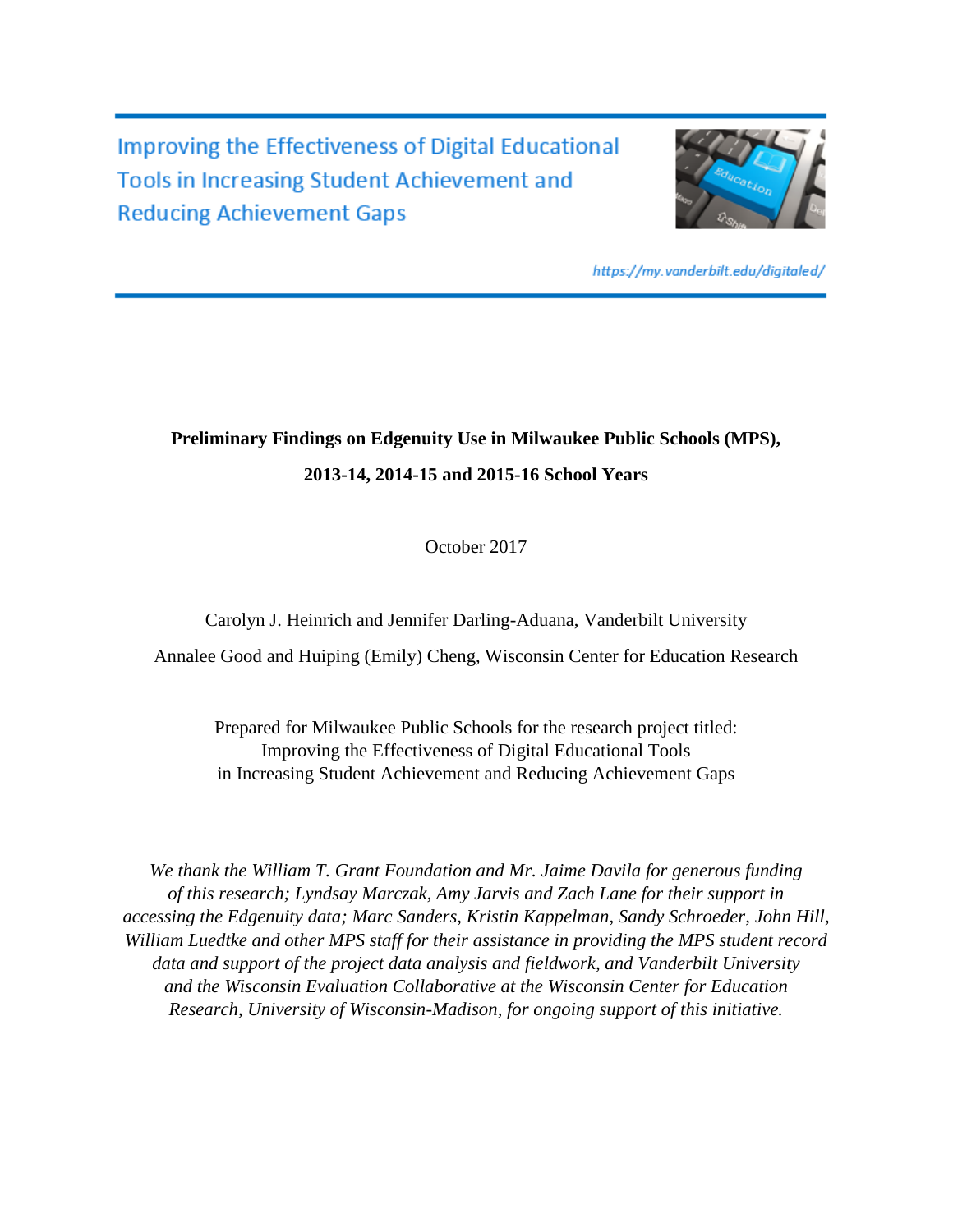### **Introduction**

This report summarizes preliminary findings from analyses of Milwaukee Public Schools (MPS) student use of Edgenuity (a K-12 online learning and credit recovery tool) and their academic outcomes across three school years: 2013-14, 2014-15 and 2015-16. This research is a major part of a larger project that aims to understand what constrains or supports the use of educational technology in promoting critical thinking and new ways of learning, tailoring instruction to student experiences and skill levels, and fostering greater student engagement and motivation for learning, as well as improving student educational outcomes and reducing racial and socioeconomic gaps in educational opportunity. The data analysis presented here draws on records of student Edgenuity use that combine information from Edgenuity session log-ins, course grades, progress and performance with MPS student records by school year.

- In 2013-14, a total of 78,770 MPS student records, including information on 6,173 Edgenuity users, were linked with 1,648,380 Edgenuity records (with a match rate of 81.4%).
- $\bullet$  In 2014-15, a total of 99,530 MPS student records, including 7,007 Edgenuity users, were linked with 2,142,340 Edgenuity records (with a match rate of 86.6%).
- $\bullet$  In 2015-16, a total of 101,233 MPS student records, including 6,017 Edgenuity users, were linked with 1,599,852 Edgenuity records (with a match rate of 83.3%).

Appendix Table A.1 presents a summary of the characteristics of all MPS *high school* students, as Edgenuity is primarily used at the high school level, and compares them with the characteristics of matched Edgenuity users. The number of matched MPS-Edgenuity (unique) student records is shown by school year. Edgenuity users are generally representative of the high school population, although they are more frequently absent from school; are more likely to be black and free lunch-eligible and less likely to be English language learners, and they typically have lower standardized test scores (except for 2014-15).

Table A.2 in the appendix shows the number of students in each MPS high school (by school year), the proportion of students who have used Edgenuity in those schools, and the proportion of all Edgenuity-using students in MPS that attend a given high school. The 2014-15 school year is distinguished from 2013-14 and 2015-16 by having a larger number and proportion of Edgenuity users in the high schools.

The foci of the quantitative and qualitative analyses we present here include:

- Who among MPS high school students are using Edgenuity (what are their characteristics), and how are they using this online instructional tool?
- How are Edgenuity-using students progressing academically—as measured by credits earned, grade point average (GPA) and standardized test scores—compared to other students in these high schools who are not using Edgenuity?
- Among those using Edgenuity, what types of behaviors do we see emerging in student Edgenuity use, and how do these behaviors contribute to Edgenuity course performance (i.e., passing rates, on-time completion and rates of course disablement) and relate to student academic outcomes?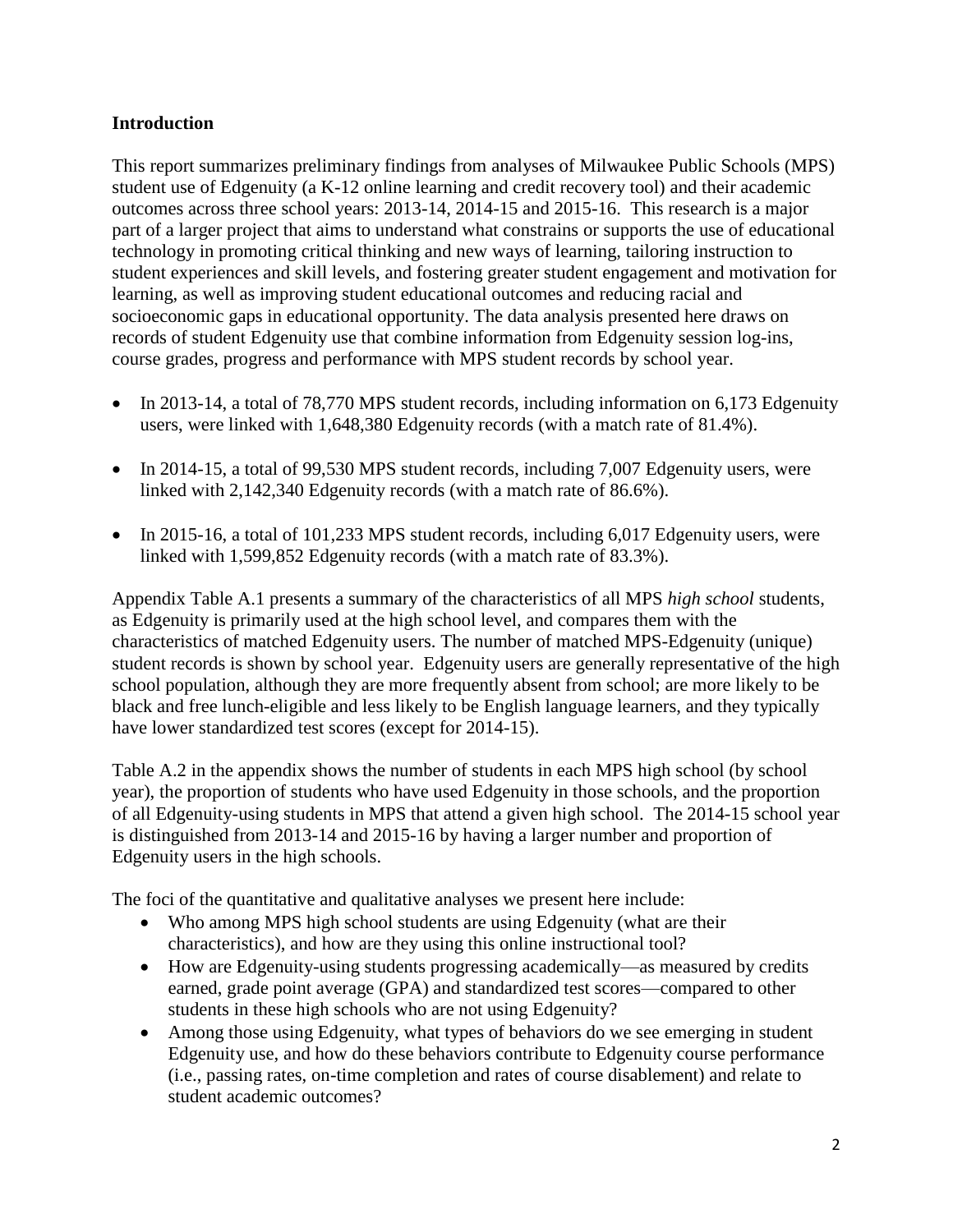What are the common: i) patterns in what Edgenuity looks like in practice? and ii) challenges and opportunities in implementing Edgenuity in MPS schools?

We perform these analyses by school year, examining patterns in Edgenuity use and outcomes over time, and also relate these patterns to policy changes being implemented in MPS over time. In addition, through our qualitative analyses of data collected in interviews and observations of instructional sessions in Edgenuity across MPS high schools, we illuminate the patterns in Edgenuity use with rich, descriptive examples of Edgenuity being enacted by students and instructors in classrooms. The qualitative analyses also draw out information on instructor goals for Edgenuity use and the constraints to realizing those objectives in the varying classroom environments. Particularly because we observe considerable variation in Edgenuity across schools, and even within the classroom, it is important to have this in-depth perspective on how this online instructional tool is enacted in varying classroom environments.

#### **Who is Using Edgenuity, and is Edgenuity Use Associated with Student Academic Outcomes?**

We begin by examining the "baseline" characteristics of MPS students using Edgenuity over time (i.e., student characteristics before they start using Edgenuity in a given school year). As shown in Table 1, Edgenuity users have lower baseline math and reading test scores, GPAs and credits earned than students not using Edgenuity in MPS high schools where it is offered. The sample sizes for standardized test score measures are lower because not all students have fall (MAP or STAR) test scores in reading and mathematics; also, credits earned (at the end of the 2012-13 school year) were not available for comparison for the 2013-14 cohort.

In estimating the relationship between Edgenuity use and student outcomes, our estimation methods attempt to account for these baseline differences in student outcomes, as well as differences in student demographic characteristics and absences. In all of the empirical analyses we perform, we adjust for student "baseline" characteristics (i.e., student characteristics before they begin use of Edgenuity in a given school year), in light of the substantial variation in users and non-users we observe. In most of our analyses, we also restrict our comparison of Edgenuity users to non-using students attending MPS high schools where Edgenuity is offered. The primary methods of estimation we employ include: 1) fixed-effect models, which examine student changes in outcomes over time while adjusting for "fixed" (i.e., stable) school and grade factors, along with student characteristics and the percentage of Edgenuity users in each school; and 2) inverse propensity score weighting with regression adjustment (IPWRA) that aims to align the observed characteristics of Edgenuity users and non-users at baseline in assessing the relationship of Edgenuity use to student outcomes. For brevity, we primarily present estimates from the fixed effects regressions, given that they were very comparable to the IPWRA estimates, although we caution that because Edgenuity users select into use of this online instructional tool based on very distinct characteristics, limitations with the validity of inferences remain in the analysis.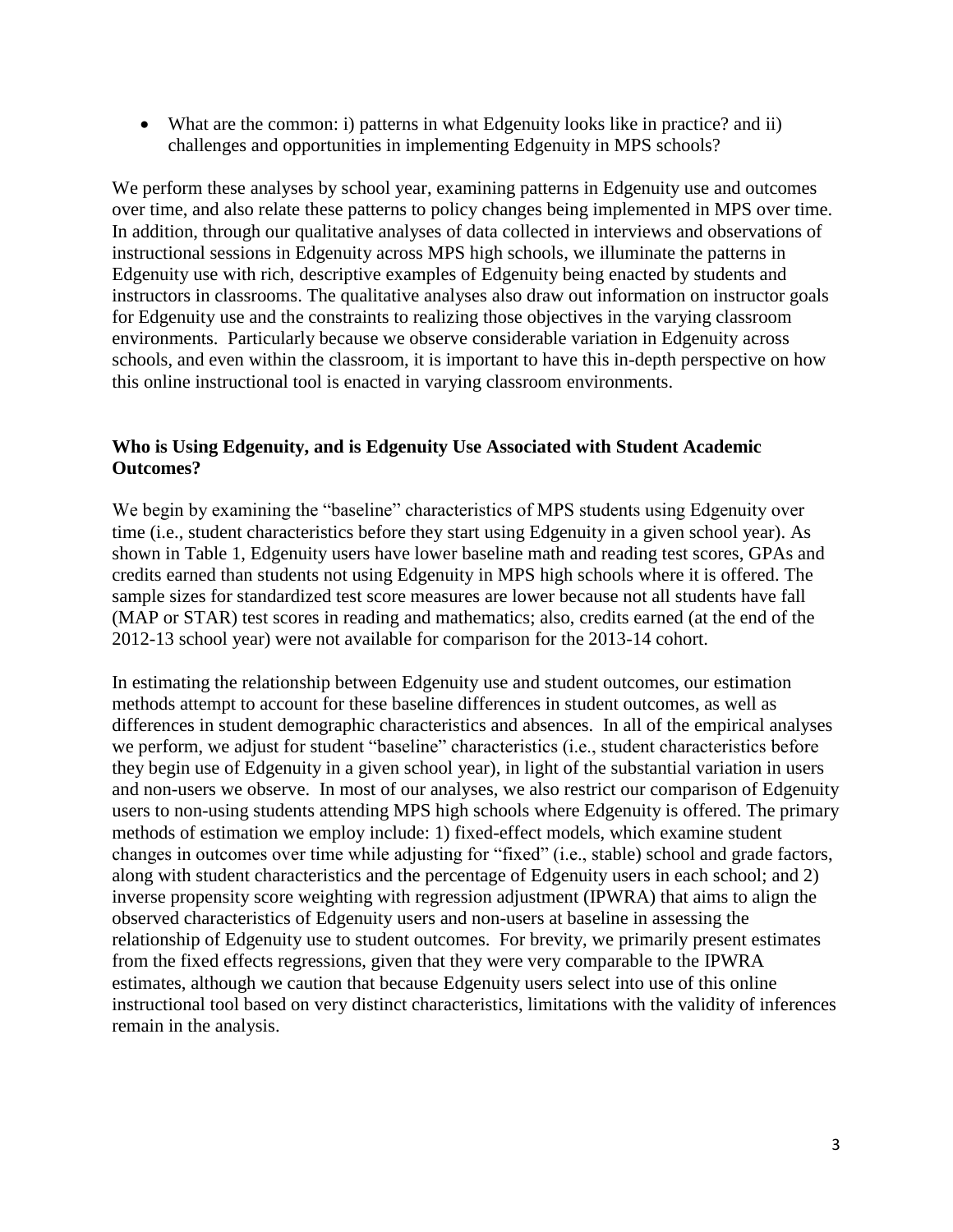| 2015-16                 |        | <b>No Edgenuity use</b> |           |       | <b>Edgenuity user</b> |           |
|-------------------------|--------|-------------------------|-----------|-------|-----------------------|-----------|
| <b>Baseline measure</b> | N      | Mean                    | Std. Dev. | N     | Mean                  | Std. Dev. |
| Math test score         | 12,159 | $-0.006$                | 0.555     | 1,845 | $-0.093$              | 0.657     |
| Reading test score      | 12,131 | $-0.009$                | 0.610     | 1,848 | $-0.043$              | 0.764     |
| <b>GPA</b>              | 17,379 | 1.930                   | 1.115     | 4,289 | 1.419                 | 0.870     |
| Credits earned          | 15,577 | 5.356                   | 2.270     | 4,070 | 4.643                 | 2.153     |
|                         |        |                         |           |       |                       |           |
| 2014-15                 |        | <b>No Edgenuity use</b> |           |       | <b>Edgenuity user</b> |           |
| <b>Baseline measure</b> | N      | Mean                    | Std. Dev. | N     | Mean                  | Std. Dev. |
| Math test score         | 7,781  | 0.022                   | 1.030     | 2,532 | $-0.097$              | 0.902     |
| Reading test score      | 7,904  | 0.012                   | 1.017     | 2,537 | $-0.073$              | 0.948     |
| <b>GPA</b>              | 11,697 | 1.962                   | 1.070     | 4,553 | 1.473                 | 0.887     |
| Credits earned          | 15,741 | 5.336                   | 2.253     | 4,440 | 4.764                 | 2.208     |
|                         |        |                         |           |       |                       |           |
| 2013-14                 |        | <b>No Edgenuity use</b> |           |       | <b>Edgenuity user</b> |           |
| <b>Baseline measure</b> | N      | Mean                    | Std. Dev. | N     | Mean                  | Std. Dev. |
| Math test score         | 19,832 | 0.049                   | 1.021     | 4,394 | $-0.235$              | 0.852     |
| Reading test score      | 19,767 | 0.036                   | 1.014     | 4,393 | $-0.174$              | 0.905     |
| <b>GPA</b>              | 10,856 | 2.011                   | 1.057     | 4,086 | 1.374                 | 0.870     |

Table 1: Baseline Academic Outcomes of Edgenuity Users vs. Non-users by School Year

Table 2 shows that if we simply estimate the average association between any Edgenuity use (compared to no use) and academic outcomes among MPS students (controlling for student characteristics and baseline outcome measures), we see very few statistically significant relationships and negative associations between Edgenuity use and student academic outcomes. We describe these as associations, because it is possible that other unmeasured differences between Edgenuity users and non-users could bias these estimates. Also, we saw in our classroom observations widely varying student behaviors and classroom environments that lead us to expect some variation in student outcomes by student users and settings. In the analyses we present below, we identify different types of student users and then examine their course-taking behaviors and performance, as well as the associations between their use of Edgenuity and the outcomes shown in Table 2.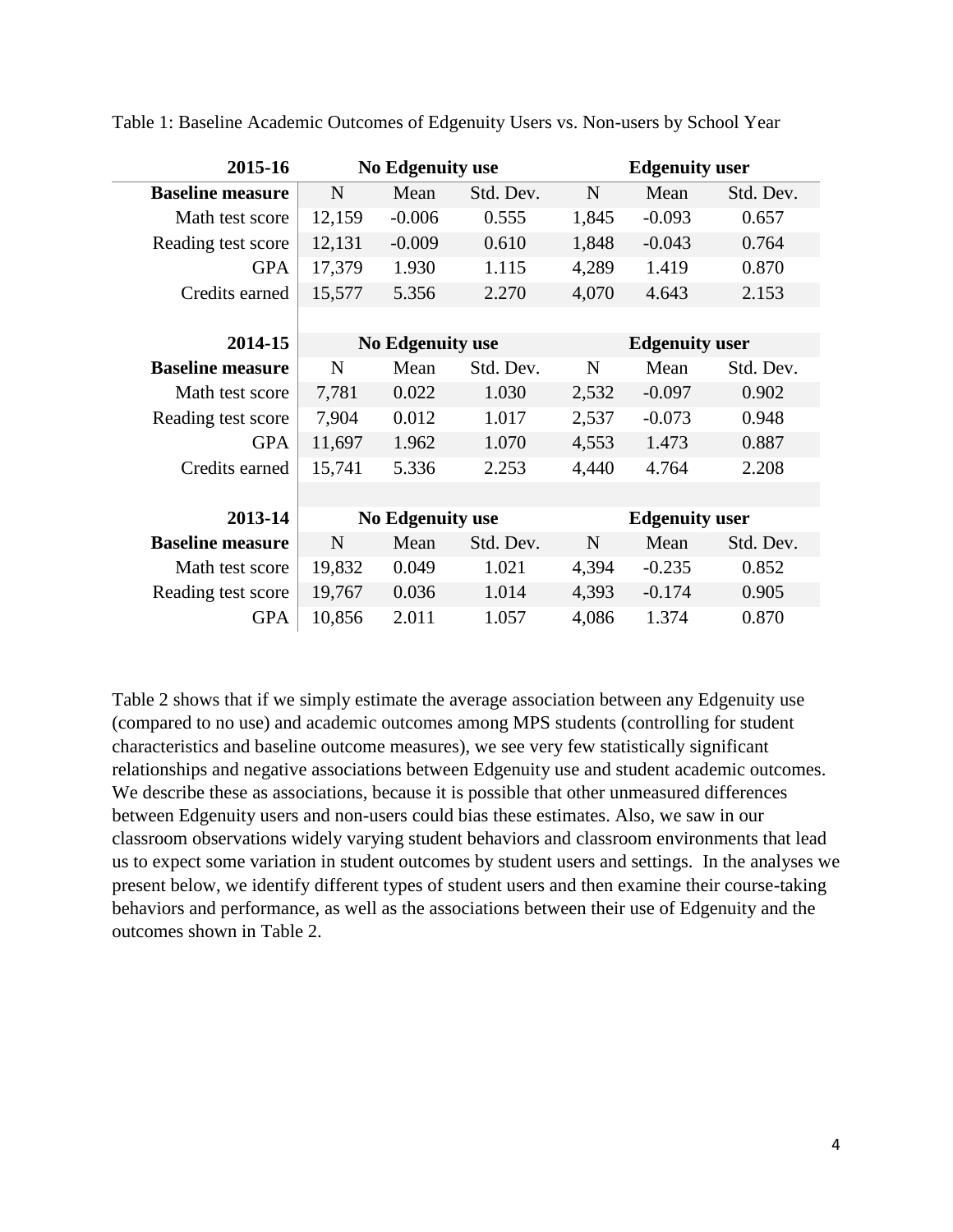|                 | 2015-16 |          |       |        | 2014-15  |       | 2013-14 |          |       |  |
|-----------------|---------|----------|-------|--------|----------|-------|---------|----------|-------|--|
| <b>Outcomes</b> | N       | Coef.    | S.E.  | N      | Coef.    | S.E.  | N       | Coef.    | S.E.  |  |
| Math test       |         |          |       |        |          |       |         |          |       |  |
| score           | 7,250   | $-0.052$ | 0.028 | 4,802  | $-0.073$ | 0.024 | 11,003  | $-0.031$ | 0.017 |  |
| Reading test    |         |          |       |        |          |       |         |          |       |  |
| score           | 7,162   | $-0.050$ | 0.026 | 4,759  | $-0.059$ | 0.030 | 10,905  | $-0.053$ | 0.023 |  |
| <b>GPA</b>      | 13,476  | $-0.080$ | 0.017 | 10,072 | $-0.020$ | 0.020 | 11,997  | $-0.032$ | 0.020 |  |
| Credits         |         |          |       |        |          |       |         |          |       |  |
| earned          | 12,537  | $-0.086$ | 0.053 | 10,582 | $-0.042$ | 0.056 | 8,530   | $-0.087$ | 0.062 |  |

Table 2: Estimated Average Associations between Edgenuity Use (Compared to No Use) on Student Academic Outcomes by School Year

Note: estimation method is inverse probability weighting with regression adjustment; coefficient estimates in bold are statistically significant at  $\alpha$ =0.05.

### **Student Edgenuity user typologies**

 $\overline{a}$ 

In light of the observed differences in how students use Edgenuity in diverse MPS classroom environments, we also constructed "typologies" of student users and examine variation in student use of Edgenuity and their academic outcomes across these user groups. This approach recognizes that estimating average effects across diverse types of student Edgenuity users could mask important variation in the association between Edgenuity and student outcomes, and it accordingly relies on user behaviors and short-term outcome variables (aggregated to the student-level) to develop user types (using k-means cluster analysis).<sup>1</sup>

As user behavior and outcomes varied across school years, likely due in part to changes in policy that MPS was making to improve its effectiveness, we estimated typologies of student users by school year. The cluster analysis determined the number of types or user groups, three in the 2015-16 and 2014-15 school years, and four in the 2013-14 school year. Altogether, we identified the following four user types: "dedicated strugglers", "nominal exerters", "moonlighters" and "engaged learners" (see Figure 1).

Table 3 describes the user behaviors of the most productive user group in Edgenuity, the "engaged learners." One of the most consistent predictors of lower Edgenuity course performance across the school years—the ratio of idle to active minutes per session—has been steadily reduced over time (by about 40%, from 0.25 to 0.15) among "engaged learners." "Engaged learners" are also completing more activities with less session time, and accordingly, are completing their courses in fewer sessions. Other analyses (also not shown below) found that

<sup>&</sup>lt;sup>1</sup> The K-means cluster analysis is an iterative process that divides the available cases into k number of groups and then assigns each case to the cluster with the closest centroid, minimizing the Euclidian distance between each case and its assigned cluster. After each assignment, the procedure updates the cluster centroids, reassigning cases as needed, as it proceeds through the data, with the resulting clusters selected to minimize the error sum of squares (using Ward's hierarchical method and discriminant function analysis).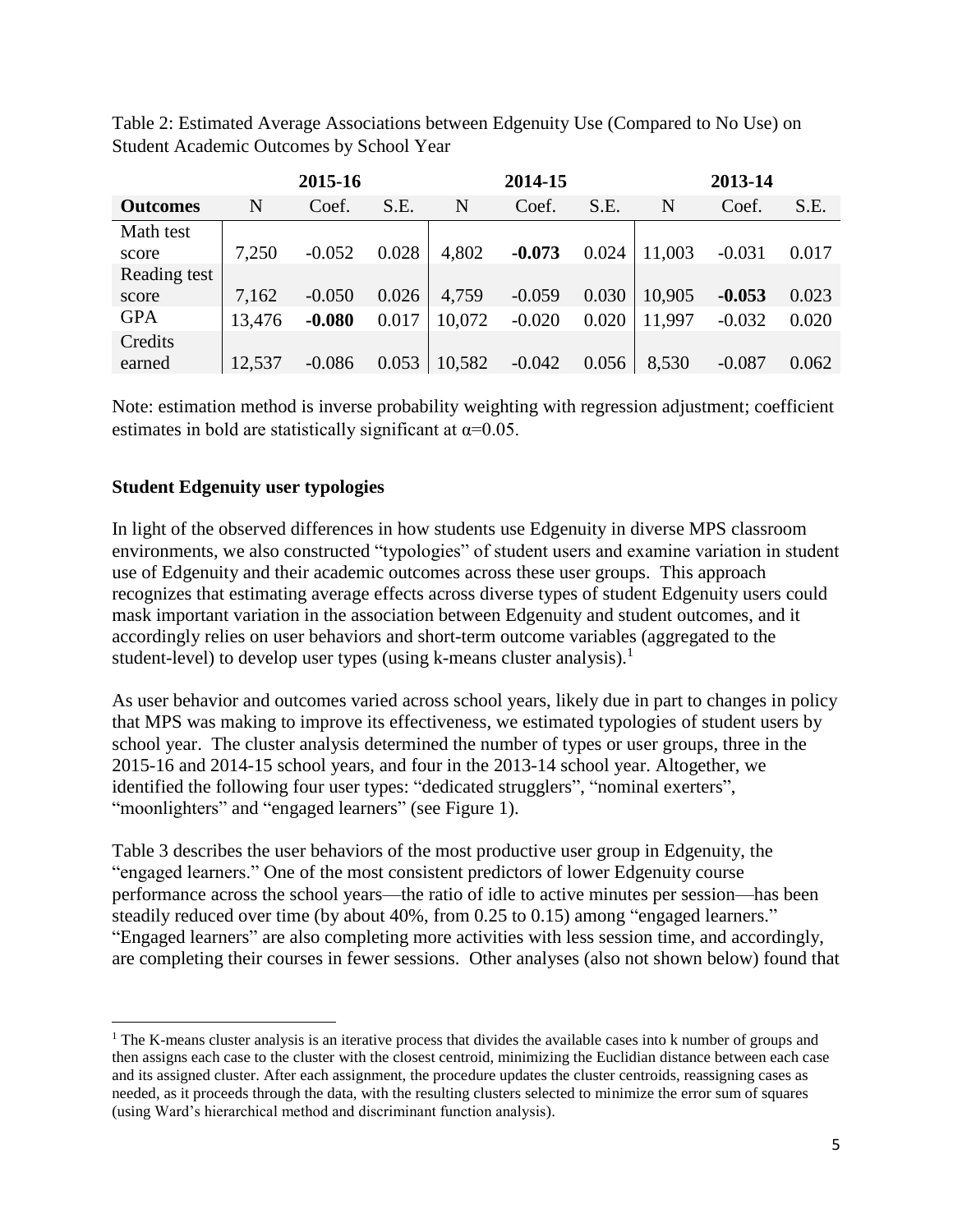



Table 3: User Behaviors of Engaged Learners across Time (2013-16)

|                                          | 2013-14     |           |          | 2014-15     |          | 2015-16     |  |
|------------------------------------------|-------------|-----------|----------|-------------|----------|-------------|--|
|                                          | $(N=1,653)$ |           |          | $(N=3,572)$ |          | $(N=2,293)$ |  |
|                                          | Mean        | <b>SD</b> | Mean     | <b>SD</b>   | Mean     | <b>SD</b>   |  |
| <b>Course Duration (Minutes)</b>         | 8,312.36    | 7,258.04  | 7,019.93 | 5,682.68    | 7,957.66 | 5,724.93    |  |
| Completed Activities (Per Day)           | 6.55        | 11.62     | 5.13     | 8.56        | 6.66     | 8.92        |  |
| Session Time (Minutes)                   | 138.78      | 74.96     | 145.41   | 124.59      | 114.68   | 84.96       |  |
| Idle/Session Time Ratio (Per<br>Session) | 0.25        | 0.23      | 0.18     | 0.19        | 0.15     | 0.19        |  |
| Number of Sessions (Per<br>Course)       | 37.66       | 29.36     | 45.11    | 30.89       | 36.70    | 22.28       |  |
| Number of Courses                        | 4.93        | 4.40      | 3.96     | 3.38        | 4.65     | 3.62        |  |
| Percentage Night School                  | 2.74        | 16.32     | 2.96     | 16.95       | 2.92     | 16.85       |  |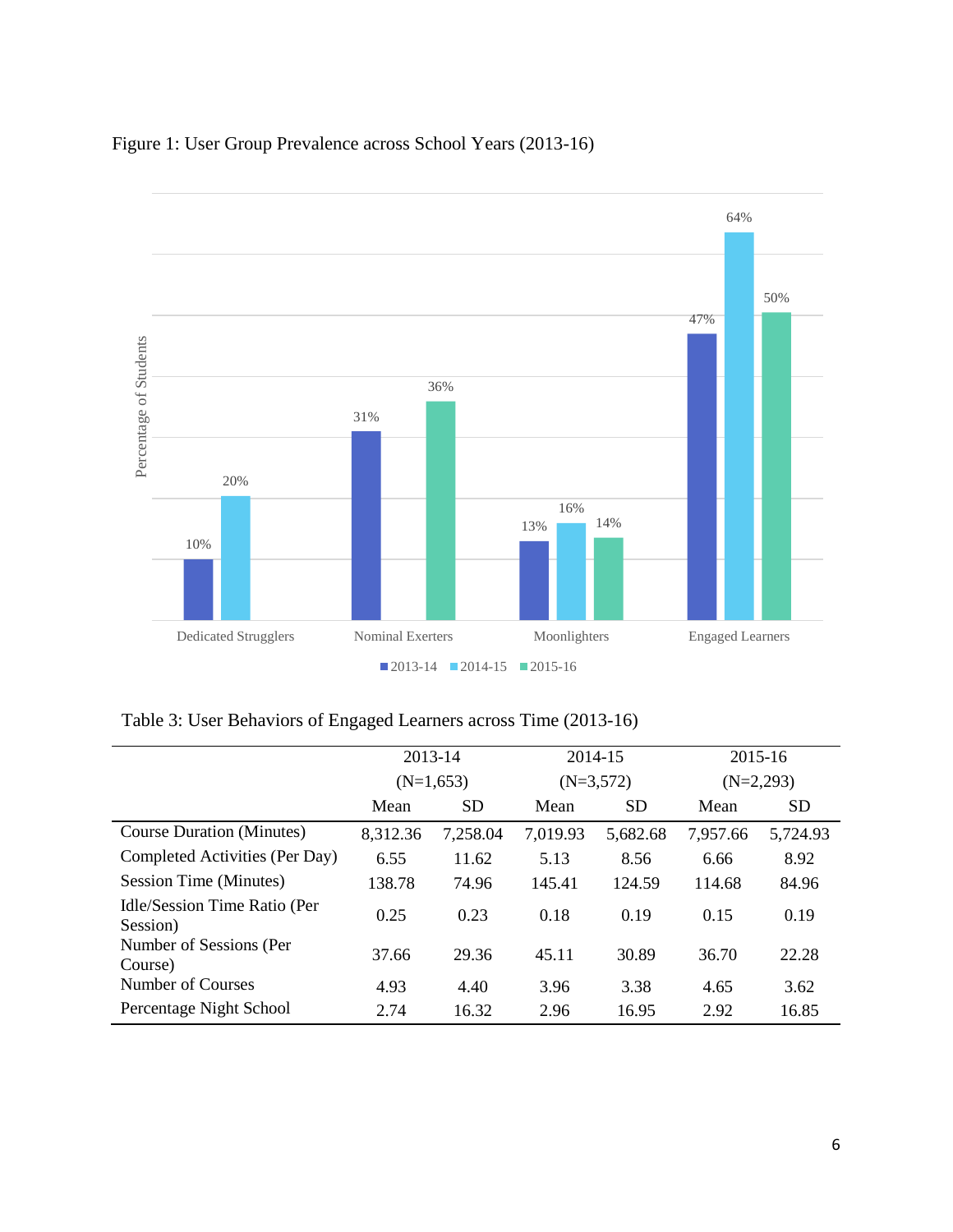idle time is significantly higher in elective courses than in other subjects, and it is lowest in science courses.

Appendix Tables A.3-A.11 present additional details on the characteristics of these different student Edgenuity user types by school year, including their course-taking behaviors, subjects studied in Edgenuity and demographic characteristics. The "moonlighters" are characterized primarily by their high rate of course-taking (more than 80 percent) outside of the regular school day. The "moonlighters" are also less likely to be students with special needs or to be economically disadvantaged, and they are more likely to be in 12th grade. Their prior year academic performance (as measured by standardized test scores) also appears to be stronger than students in the other user groups.

The "dedicated strugglers" and "nominal exerters" (the two lower-performing user groups) are both identified in school year 2013-14, which allows for a comparison of their user behaviors and other characteristics across the user types (see Tables A.9-A.11). As shown in Table A.9, students in these groups were accomplishing less in Edgenuity, particularly the "dedicated strugglers"—fewer completed activities per day, more idle time in the system, and fewer courses but more sessions per course. It is also notable that the "dedicated strugglers" were more likely to be taking a math course and to be in an earlier high school grade ( $9<sup>th</sup>$  or  $10<sup>th</sup>$  grade) in 2013-14; they were also slightly more likely to be English language learners and to qualify as economically disadvantaged. These patterns are somewhat less distinctive in 2014-15 (see Tables A.6-A.8), where the "nominal exerters" were no longer identified as a distinct group. In 2014- 15, the "dedicated strugglers" were more likely to be students with special needs.

In the 2015-16 school year (see Table A.5), the "dedicated strugglers" were no longer identified as a distinct user group, and the profile of the "engaged learners" looked different as well. Although we will be able to understand more through analyses that follow specific students from year to year (among the 30% or so who engaged with Edgenuity across multiple school years), Table 4 shows that more students who were economically disadvantaged and African-American and with special needs were classified in the "engaged learners" user group in 2015-16 (relative to previous school years). And despite this profile of greater disadvantage, including lower prior year test scores, the "engaged learners" in this school year were exhibiting the most productive course-taking behaviors of all years and groups (see again Table 3).

Table 5 presents results that show how these student user behaviors in Edgenuity relate to their Edgenuity course performance—the rate at which courses are disabled, course pass rates, ontime completion of courses, and course grades—controlling for student demographic characteristics, their prior test score performance, course subjects, grade level, school attended. As noted above, a higher proportion of idle time per session is a strong, statistically significant predictor of higher rates of course disablement, lower rates of course passing and on-time completion and lower course grades. For example, *for each additional percentage point of time idle*, on average, course pass rates and on-time rates fall by about one half to 2/3 of a percent, and course grades (on a scale of 0 to 100) are about .13 to .30 points lower. Figure 2 shows the average percentage time idle across sessions by school for the top 10 Edgenuity-using schools (in terms of number of sessions) for 2013-14, 2014-15 and 2015-16. In most of these schools, the proportion of student idle time is decreasing with each school year.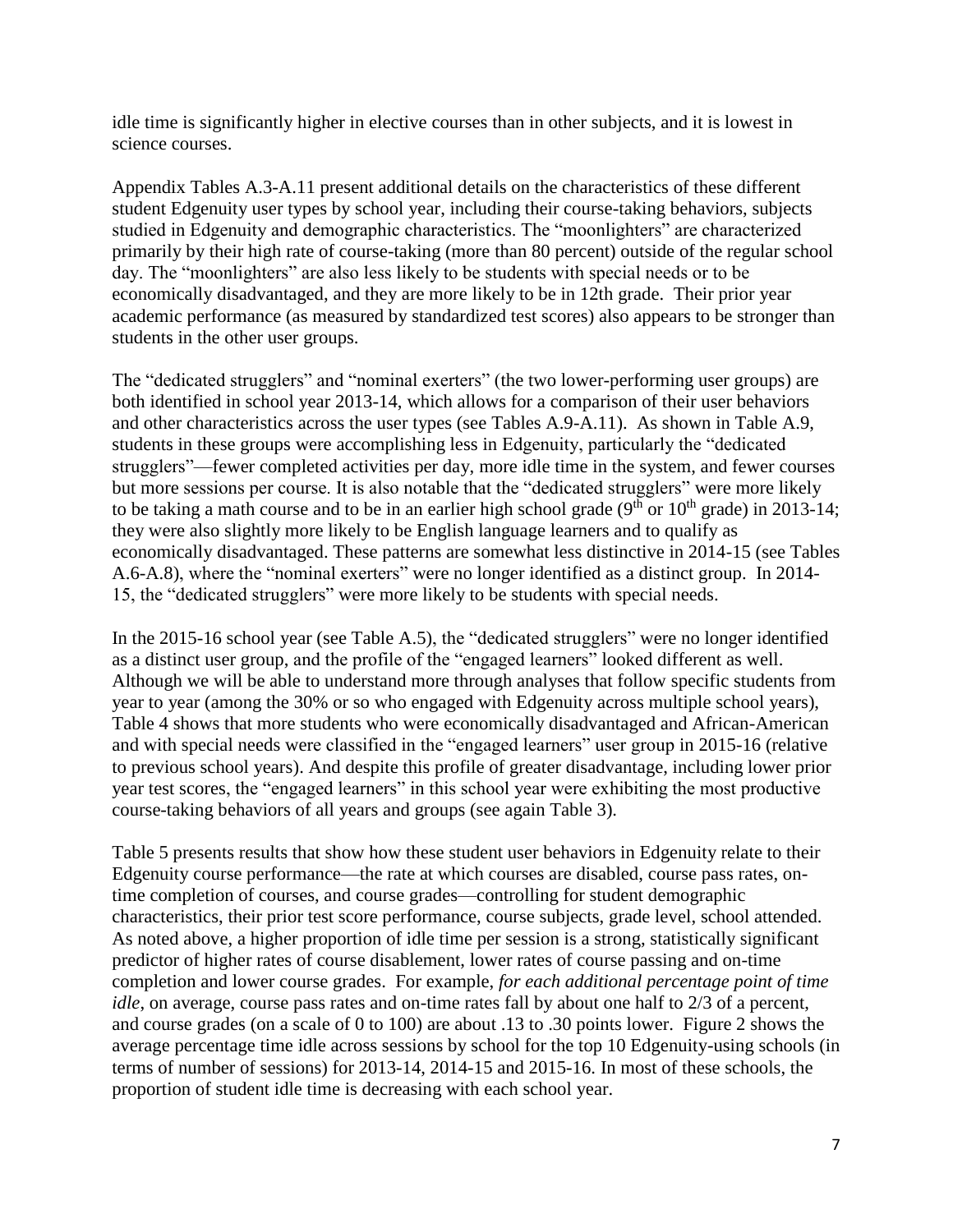|                                      | 2013-14 |             |         | 2014-15     | 2015-16     |           |
|--------------------------------------|---------|-------------|---------|-------------|-------------|-----------|
|                                      |         | $(N=1,653)$ |         | $(N=3,572)$ | $(N=2,293)$ |           |
|                                      | Mean    | <b>SD</b>   | Mean    | <b>SD</b>   | Mean        | <b>SD</b> |
| Percent Absent                       | 25.22   | 21.85       | 22.00   | 20.02       | 31.27       | 23.50     |
| <b>Special Education</b>             | 22.22   | 41.58       | 20.76   | 40.57       | 26.69       | 44.25     |
| English Language Learner             | 4.94    | 21.67       | 6.37    | 24.43       | 4.42        | 20.57     |
| Free/reduced lunch                   | 82.83   | 37.73       | 87.37   | 33.23       | 78.00       | 41.44     |
| Female                               | 45.27   | 49.79       | 45.30   | 49.79       | 43.21       | 49.55     |
| <b>Black</b>                         | 72.06   | 44.88       | 70.42   | 45.65       | 71.36       | 45.22     |
| Hispanic                             | 17.75   | 38.22       | 19.03   | 39.26       | 19.22       | 39.41     |
| White                                | 8.14    | 27.35       | 7.41    | 26.20       | 6.71        | 25.03     |
| 9th Grade                            | 24.42   | 42.97       | 22.30   | 41.63       | 25.45       | 43.57     |
| 10th Grade                           | 22.74   | 41.93       | 23.62   | 42.48       | 21.39       | 41.01     |
| 11th Grade                           | 33.77   | 47.31       | 32.00   | 46.65       | 33.35       | 47.16     |
| 12th Grade                           | 19.07   | 39.29       | 22.08   | 41.49       | 19.82       | 39.87     |
| Standardized Fall MAP Reading SS     | $-0.26$ | 0.94        | $-0.10$ | 0.96        | $-0.15$     | 0.90      |
| <b>Standardized Fall MAP Math SS</b> | $-0.32$ | 0.86        | $-0.10$ | 0.90        | $-0.23$     | 1.00      |

Table 4: Student Characteristics of Engaged Learners across Time (2013-16)

More time spent in a given Edgenuity session (as measured by session duration) and the number of sessions per course are positively associated with course performance, while a longer overall time to complete a course is negatively associated with student performance, possibly reflecting student struggles or disengagement with the online course-taking system. Not surprisingly, more activities completed per day is positively associated with course performance. Course-taking at night generally appears to be positively linked to course performance, although only one of these associations is statistically significant (in 2014-15).

Although we don't report the relationship between student characteristics and course performance in Table 5, there were several consistent associations. Students in 11th or 12 grade performed better than 9th graders on all measures in all years, while students absent more often performed more poorly on all measures of course performance. In addition, there were a few statistically significant associations between free lunch status and the course disabled rate (a positive relationship) and passing rate and on-time completion rate (negative associations) in 2015-16. The only differences in course performance by gender were in the Edgenuity course grades. In both 2013-14 and 2015-16, females received significantly higher (1.79 and 1.27 points on average) courses grades; the positive association in 2014-15 was not statistically significant.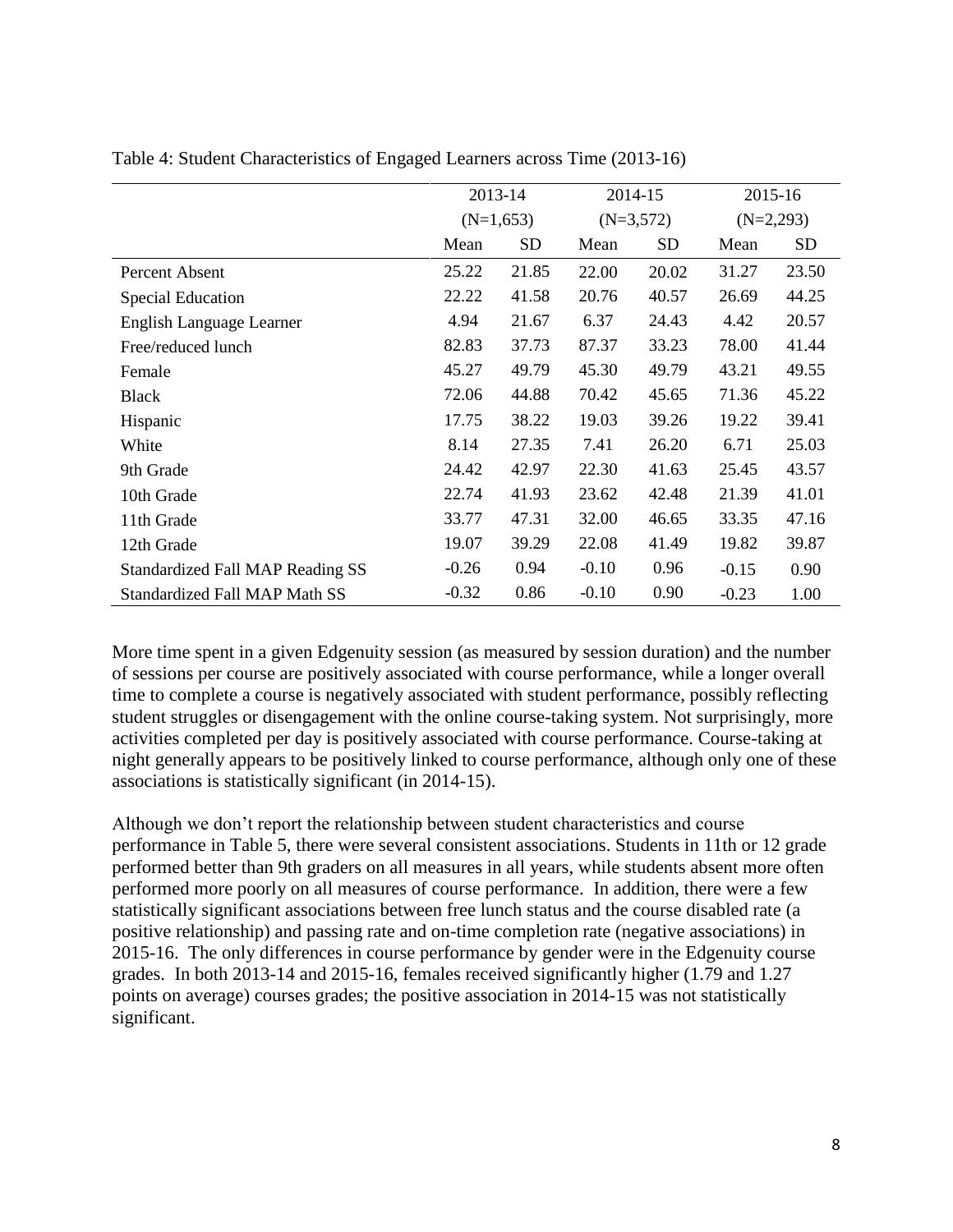| <b>Outcome:</b>             |               | 2013-14 |              | 2014-15 | 2015-16  |              |  |  |
|-----------------------------|---------------|---------|--------------|---------|----------|--------------|--|--|
| <b>Course disabled rate</b> | $(n=133,340)$ |         | $(n=83,753)$ |         |          | $(n=61,107)$ |  |  |
| Predictors:                 | Coef.         | S.E.    | Coef.        | S.E.    | Coef.    | S.E.         |  |  |
| Class duration              | $-0.002$      | 0.005   | 0.015        | 0.010   | 0.041    | 0.016        |  |  |
| Completed activities/day    | $-0.218$      | 0.026   | $-0.265$     | 0.040   | $-0.785$ | 0.085        |  |  |
| Mean % idle time            | 0.233         | 0.064   | 0.166        | 0.100   | 0.671    | 0.090        |  |  |
| Mean session duration       | $-0.201$      | 0.029   | $-0.138$     | 0.049   | $-0.225$ | 0.059        |  |  |
| Number sessions/course      | $-0.147$      | 0.018   | $-0.106$     | 0.028   | $-0.433$ | 0.040        |  |  |
| Night school use            | $-1.514$      | 1.263   | $-1.888$     | 1.902   | $-1.066$ | 2.693        |  |  |
| Day & night use             | $-0.656$      | 1.654   | $-3.231$     | 2.363   | 0.692    | 2.980        |  |  |
| Course pass rate            |               |         |              |         |          |              |  |  |
| Predictors:                 | Coef.         | S.E.    | Coef.        | S.E.    | Coef.    | S.E.         |  |  |
| Class duration              | 0.001         | 0.006   | $-0.051$     | 0.011   | $-0.077$ | 0.015        |  |  |
| Completed activities/day    | 0.585         | 0.039   | 0.519        | 0.069   | 0.796    | 0.085        |  |  |
| Mean % idle time            | $-0.527$      | 0.136   | $-0.679$     | 0.137   | $-0.710$ | 0.087        |  |  |
| Mean session duration       | 0.365         | 0.043   | 0.423        | 0.059   | 0.238    | 0.060        |  |  |
| Number sessions/course      | 0.241         | 0.022   | 0.220        | 0.033   | 0.505    | 0.041        |  |  |
| Night school use            | 0.894         | 1.677   | 4.535        | 2.176   | 0.571    | 2.694        |  |  |
| Day & night use             | 1.819         | 2.097   | 7.600        | 2.961   | $-1.900$ | 2.946        |  |  |
| On-time completion rate     |               |         |              |         |          |              |  |  |
| Predictors:                 | Coef.         | S.E.    | Coef.        | S.E.    | Coef.    | S.E.         |  |  |
| Class duration              | $-0.013$      | 0.005   | $-0.059$     | 0.011   | $-0.134$ | 0.015        |  |  |
| Completed activities/day    | 0.270         | 0.031   | 0.385        | 0.059   | 0.580    | 0.083        |  |  |
| Mean % idle time            | $-0.217$      | 0.079   | $-0.561$     | 0.120   | $-0.637$ | 0.081        |  |  |
| Mean session duration       | 0.194         | 0.036   | 0.114        | 0.061   | $-0.024$ | 0.050        |  |  |
| Number sessions/course      | 0.122         | 0.020   | 0.100        | 0.033   | 0.266    | 0.043        |  |  |
| Night school use            | 1.525         | 1.621   | 0.750        | 2.253   | $-0.261$ | 2.532        |  |  |
| Day & night use             | $-3.053$      | 1.915   | 4.859        | 3.182   | $-0.689$ | 3.002        |  |  |
| Course grade                |               |         |              |         |          |              |  |  |
| Predictors:                 | Coef.         | S.E.    | Coef.        | S.E.    | Coef.    | S.E.         |  |  |
| Class duration              | 0.008         | 0.001   | 0.006        | 0.003   | 0.016    | 0.004        |  |  |
| Completed activities/day    | 0.135         | 0.013   | 0.101        | 0.016   | 0.173    | 0.024        |  |  |
| Mean % idle time            | $-0.129$      | 0.036   | $-0.212$     | 0.051   | $-0.303$ | 0.035        |  |  |
| Mean session duration       | 0.067         | 0.011   | 0.087        | 0.014   | 0.055    | 0.015        |  |  |
| Number sessions/course      | 0.014         | 0.004   | $-0.003$     | 0.006   | 0.048    | 0.009        |  |  |
| Night school use            | 0.035         | 0.352   | 0.890        | 0.458   | $-0.257$ | 0.579        |  |  |
| Day & night use             | 0.354         | 0.495   | $-0.685$     | 0.563   | $-0.092$ | 0.720        |  |  |

Table 5: Relationship of Student Edgenuity User Behaviors to Course Performance

Note: Estimation method is OLS regression. Coefficients in bold are statistically significant at  $\alpha$ =0.05.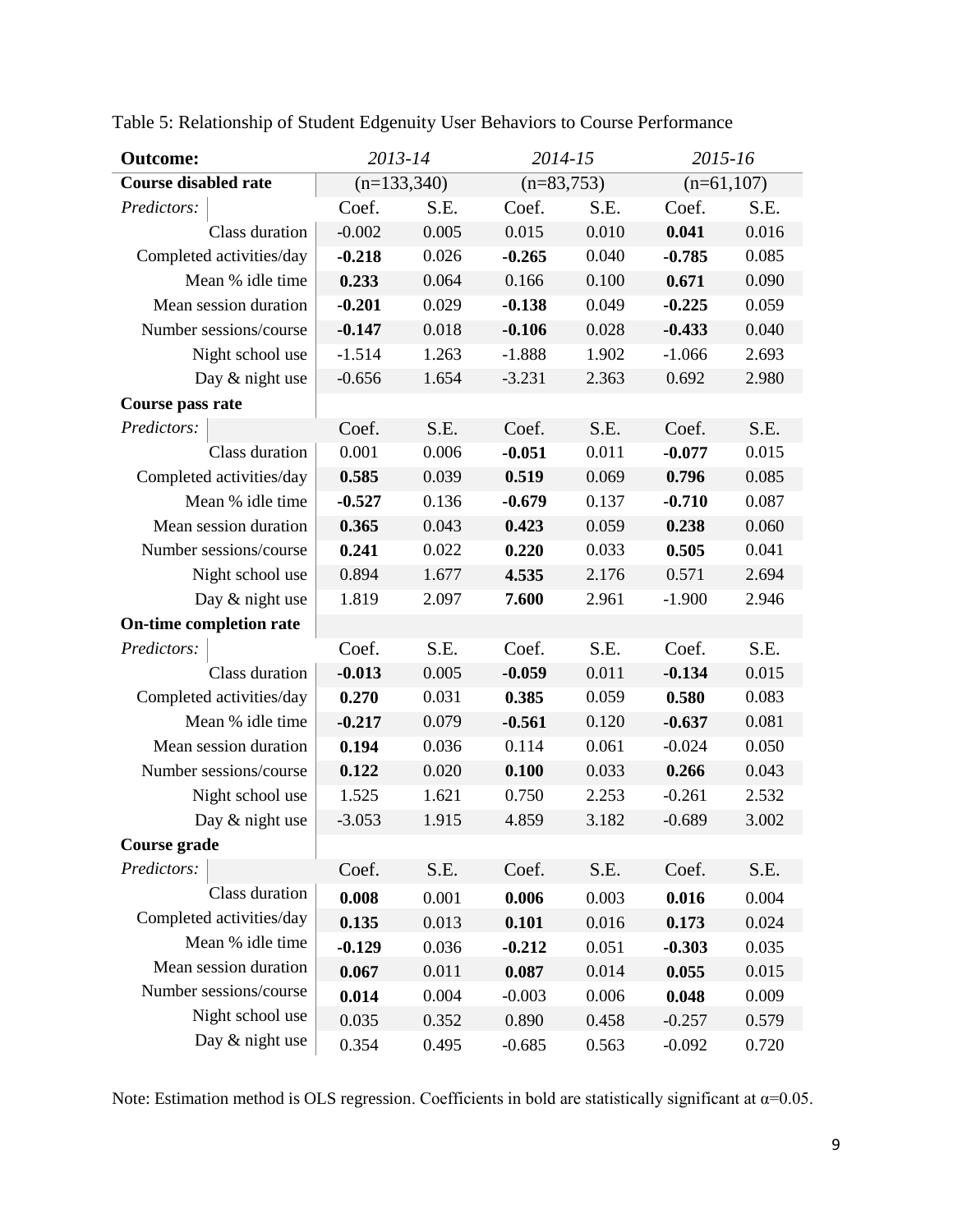Figure 2: Mean Idle/Session Time Ratio for the Top Ten Schools (by Number of Sessions, 2013-14 through 2015-16 School Years)



 $\blacksquare$ 2013-14  $\blacksquare$ 2014-15  $\blacksquare$ 2015-16

Appendix Figure A.1 shows graphically the estimated relationship between students' total time in Edgenuity sessions across the school year and credits earned, which was estimated using a "dose-response" function that controls for student characteristics, grade level, percent of days absent and prior year credits earned. The vertical line on each of the graphs (for the 2013-14, 2014-15 and 2015-16 school years) marks a total session time of 10,000 minutes (about 166 hours); it shows that the "response" or returns in terms of credits earned to a given level of dosage appear to increase over time, at the same time that total time spent using Edgenuity is becoming shorter, declining from an average of 8,025 minutes in 2013-14 to 6,873 minutes in 2015-16. Appendix Figure A.2 shows the dose-response function estimated to assess the relationship between students' total session time across the school year and end-of-year GPA, controlling for student characteristics, grade level, percent of days absent and prior year GPA. This graph suggests that the average returns to a given total session time in terms of GPA are diminishing over time, even as average total idle time is declining (as shown in the table notes).

The more effective user behaviors of "engaged learners" and the "moonlighters" among the Edgenuity-using students appear to be reflected in their academic outcomes in comparison to the other student user types. Table 6 shows the associations between Edgenuity use by student user type across the school years, estimated using fixed-effects regressions with the session-level data. Although there are no statistically significant associations between Edgenuity user types and student test scores, the "engaged learners" generally gain more in grade points and course credits through their use of Edgenuity than the other three types of student user groups, with the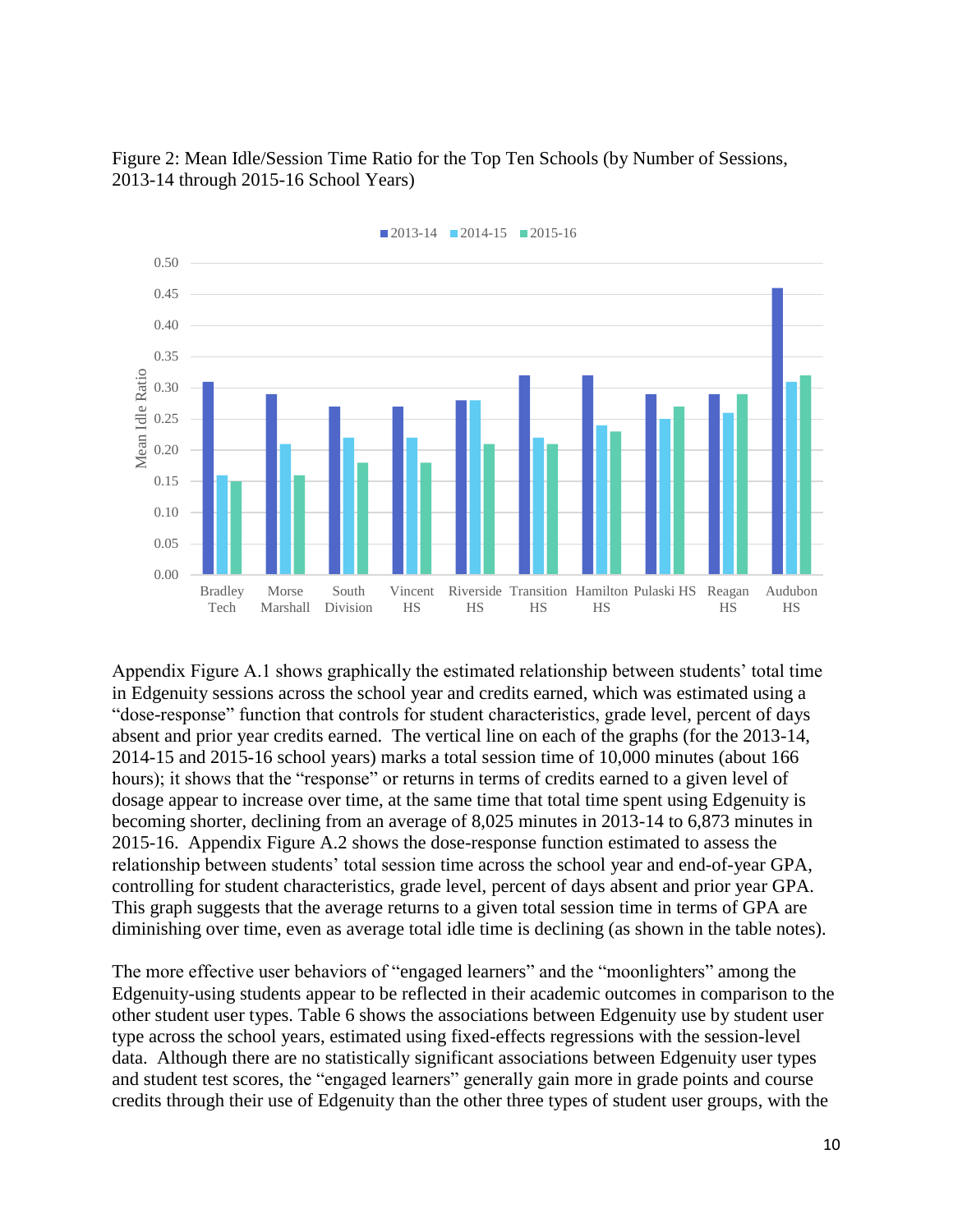"moonlighters" a close second in terms of these two outcomes. When students successfully complete a course in Edgenuity that they are repeating due to a previous course failure, the Edgenuity course grade replaces the failing grade on their transcript, which appears to be reflected in their increased GPAs and credit attainment.

Table 7 presents the results of fixed-effects regressions that compare the academic outcomes of different types of student Edgenuity users to non-Edgenuity users (i.e., students in schools with Edgenuity available who are not taking courses online). In the two more recent school years, there appears to be very little difference in academic outcomes associated with Edgenuity use (vs. non-use), regardless of user type. However, in 2013-14 and 2014-15, the "dedicated strugglers"—those who were more likely to be in 9th or 10th grade, taking a math course online, English language learners, economically disadvantaged or students with special needs—did worse academically than similar students who were not using Edgenuity. In addition, in 2013-14, students in each of the four user groups performed more poorly in terms of their standardized reading test scores compared to similar students who did not use Edgenuity. These patterns in associations between Edgenuity use (by Edgenuity user type) and academic outcomes were also confirmed in models estimated using inverse propensity score weighting with regression adjustment.

The fact that the "dedicated strugglers" user type is no longer identified in the analysis of linked MPS-Edgenuity data in the 2015-16 school year (see again Figure 1) suggests that MPS has made progress in addressing problematic Edgenuity user behaviors. In 2015-16, policy changes that identified and disabled use among students who were not engaging or making progress in the system and that provided supports to encourage students to improve their use of the online course-taking tool—such as setting activity completion goals and monitoring students' progress weekly—may have contributed to this shift. Average course passing rates have increased from approximately 59-60% in 2013-14 and 2014-15 to 64% in 2015-16, and on-time course completion (meeting established goals) increased from 30% in 2013-14 to 37% in 2014-15 and then to 46% in 2015-16.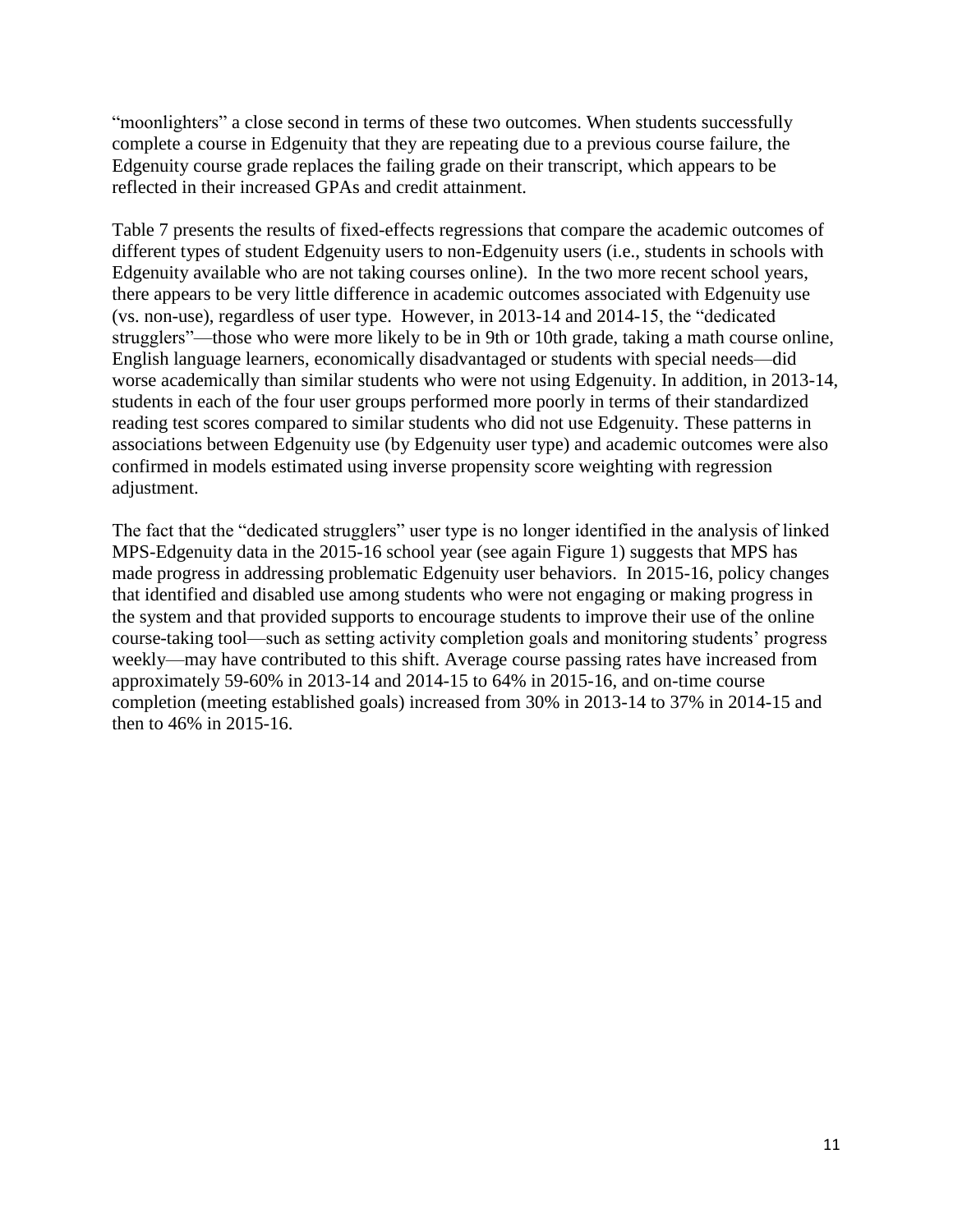| <b>Outcomes</b>              |             | <b>Engaged</b><br><b>Learners</b> |       | <b>Moonlighters</b> |         | <b>Nominal</b><br><b>Exerters</b> |       | <b>Dedicated</b><br><b>Strugglers</b> |      |
|------------------------------|-------------|-----------------------------------|-------|---------------------|---------|-----------------------------------|-------|---------------------------------------|------|
|                              | $\mathbf N$ | Coef.                             | S.E.  | Coef.               | S.E.    | Coef.                             | S.E.  | Coef.                                 | S.E. |
| <b>Math test score</b>       | 180,355     | 0.153                             | 0.110 | 0.064               | 0.110   | (reference<br>group)              |       | n.a.                                  |      |
| <b>Reading test</b><br>score | 176,111     | 0.063                             | 0.080 | $-0.084$            | 0.107   |                                   |       | n.a.                                  |      |
| <b>GPA</b>                   | 978,873     | 0.248                             | 0.038 | 0.223               | 0.047   |                                   |       | n.a.                                  |      |
| <b>Credits earned</b>        | 900,207     | 1.191                             | 0.170 | 0.662               | 0.189   |                                   |       | n.a.                                  |      |
|                              | N           |                                   |       |                     | 2014-15 |                                   |       |                                       |      |
| <b>Math test score</b>       | 254,743     | 0.055                             | 0.065 | 0.055               | 0.090   | n.a.                              |       | (reference group)                     |      |
| <b>Reading test</b><br>score | 262,559     | 0.068                             | 0.081 | 0.158               | 0.110   | n.a.                              |       |                                       |      |
| <b>GPA</b>                   | 1,145,210   | 0.218                             | 0.040 | 0.199               | 0.053   | n.a.                              |       |                                       |      |
| <b>Credits earned</b>        | 1,102,840   | 0.699                             | 0.161 | 0.615               | 0.183   | n.a.                              |       |                                       |      |
|                              | $\mathbf N$ |                                   |       |                     | 2013-14 |                                   |       |                                       |      |
| <b>Math test score</b>       | 723,434     | 0.013                             | 0.049 | 0.051               | 0.060   | $-0.085$                          | 0.044 | (reference group)                     |      |
| <b>Reading test</b><br>score | 723,542     | $-0.066$                          | 0.066 | 0.013               | 0.088   | $-0.105$                          | 0.060 |                                       |      |
| <b>GPA</b>                   | 575,167     | 0.408                             | 0.082 | 0.448               | 0.084   | 0.290                             | 0.078 |                                       |      |
| <b>Credits earned</b>        | 974,357     | 0.648                             | 0.234 | 0.349               | 0.297   | 0.158                             | 0.185 |                                       |      |

Table 6: Comparison of Academic Outcomes of Edgenuity Users by Student User Type and Year

Estimation method: school and grade-level fixed effects regressions (N=number of Edgenuity sessions analyzed) Note: Coefficients (estimates) in bold are statistically significant at  $\alpha$ =0.05.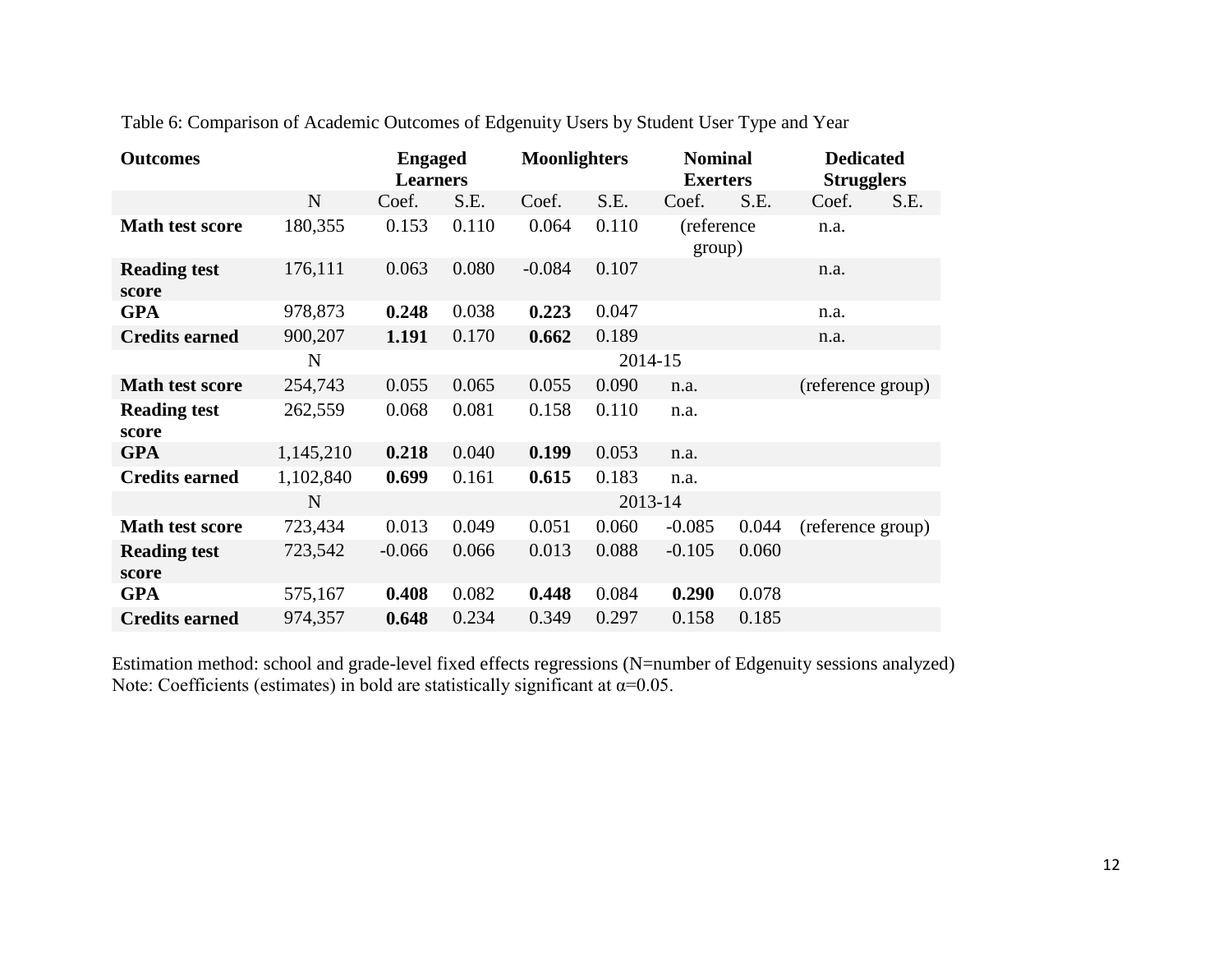|                    |        | <b>Engaged Learners</b> |       | <b>Moonlighters</b> |       | <b>Nominal Exerters</b> |       | <b>Dedicated Strugglers</b> |       |
|--------------------|--------|-------------------------|-------|---------------------|-------|-------------------------|-------|-----------------------------|-------|
| <b>Outcomes</b>    |        | Coef.                   | S.E.  | Coef.               | S.E.  | Coef.                   | S.E.  | Coef.                       | S.E.  |
|                    | N      |                         |       |                     |       | 2015-16                 |       |                             |       |
| Math test score    | 6,977  | $-0.058$                | 0.050 | $-0.081$            | 0.050 | $-0.041$                | 0.074 | n.a.                        |       |
| Reading test score | 6,898  | $-0.034$                | 0.042 | $-0.054$            | 0.036 | $-0.054$                | 0.068 | n.a.                        |       |
| <b>GPA</b>         | 13,557 | $-0.008$                | 0.038 | $-0.109$            | 0.043 | 0.026                   | 0.064 | n.a.                        |       |
| Credits earned     | 12,606 | 0.104                   | 0.073 | $-0.206$            | 0.125 | 0.217                   | 0.139 | n.a.                        |       |
|                    | N      |                         |       |                     |       | 2014-15                 |       |                             |       |
| Math test score    | 4,802  | $-0.076$                | 0.043 | $-0.001$            | 0.069 | n.a.                    |       | $-0.129$                    | 0.048 |
| Reading test score | 4,987  | $-0.063$                | 0.029 | 0.035               | 0.081 | n.a.                    |       | $-0.094$                    | 0.052 |
| <b>GPA</b>         | 10,582 | $-0.019$                | 0.041 | $-0.007$            | 0.058 | n.a.                    |       | $-0.089$                    | 0.059 |
| Credits earned     | 10,072 | $-0.036$                | 0.080 | 0.103               | 0.144 | n.a.                    |       | $-0.320$                    | 0.148 |
|                    | N      |                         |       |                     |       | 2013-14                 |       |                             |       |
| Math test score    | 11,003 | $-0.030$                | 0.022 | 0.011               | 0.036 | $-0.085$                | 0.024 | $-0.047$                    | 0.023 |
| Reading test score | 10,905 | $-0.050$                | 0.014 | $-0.060$            | 0.037 | $-0.071$                | 0.029 | $-0.052$                    | 0.021 |
| <b>GPA</b>         | 11,997 | 0.016                   | 0.034 | 0.094               | 0.061 | 0.012                   | 0.036 | $-0.139$                    | 0.048 |
| Credits earned     | 8,530  | $-0.068$                | 0.116 | 0.018               | 0.145 | $-0.122$                | 0.101 | $-0.185$                    | 0.103 |

Table 7: Comparison of Academic Outcomes of Edgenuity Users vs. Non-Users by Student User Type and Year

Estimation method: school and grade-level fixed effects regressions (N=number of students in schools with Edgenuity use) Note: Coefficients (estimates) in bold are statistically significant at  $\alpha$ =0.05.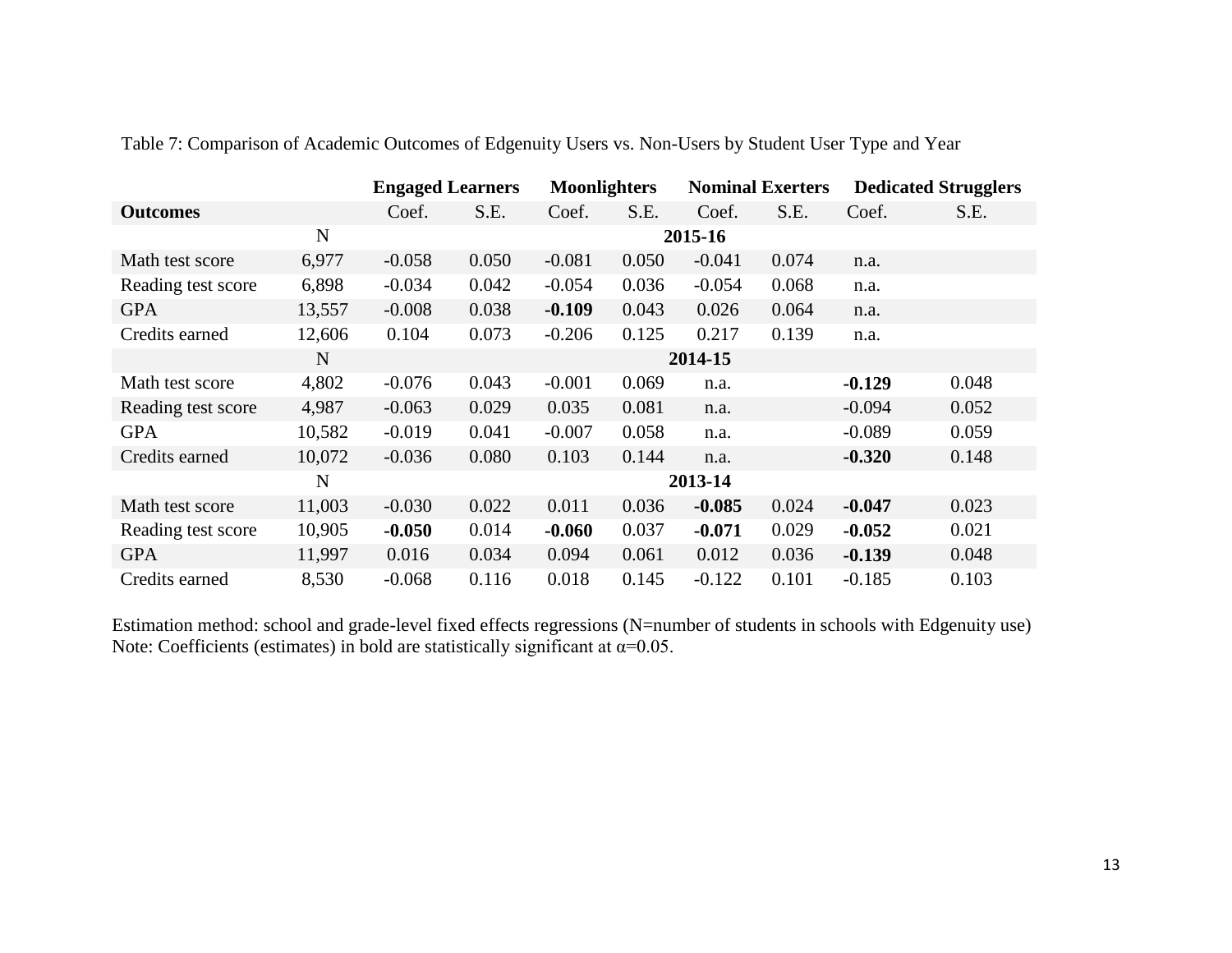#### *Student Edgenuity use and academic outcomes across MPS high schools*

We also present information on student use of Edgenuity across MPS high schools. Figure 4 shows graphically the distribution of the different types of student users by school—for the ten schools with the highest number of Edgenuity users—across the 2013-14, 2014-15 and 2015-16 school years. For example, across the three school years, Pulaski H.S. and Bradley Tech stand out has having consistently higher percentages of "engaged learners" among their Edgenuity users. Table 8 provides greater detail on the percentage of "engaged learners" by school year across all MPS high schools with Edgenuity users over this period.

Figure 5 presents the estimated differences in student Edgenuity course performance—rate of courses disabled, pass rates and on-time completion rates—by school for the top five performing schools on these dimensions. These (marginal) school effects are estimated in regressions that also control for student characteristics, prior test score performance, course subjects, grade level and user behaviors (session and class duration, idle-time ratio and night-school use). Figure 6 presents the estimated differences in student Edgenuity course performance for the five lowest performing schools on these dimensions.

As indicated in the introduction, we have also seen considerable variation in Edgenuity use within MPS high schools (in our classroom observations), as well as widely differing classroom environments and instructional practices that may support or constrain its use. In the next major section of this report, we present information and insights from our field research and qualitative analyses that further illuminate the patterns we identified empirically in Edgenuity use and student academic outcomes.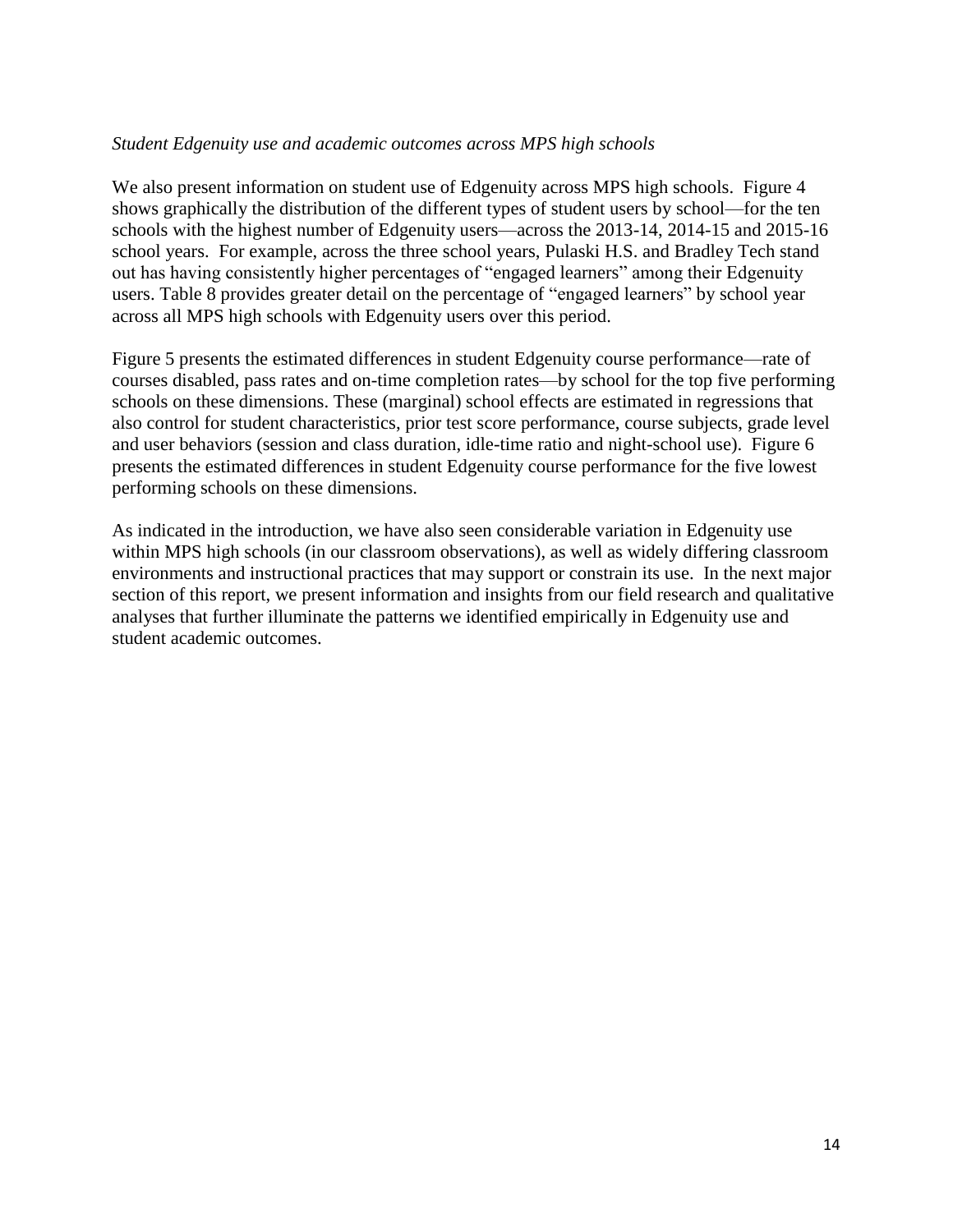

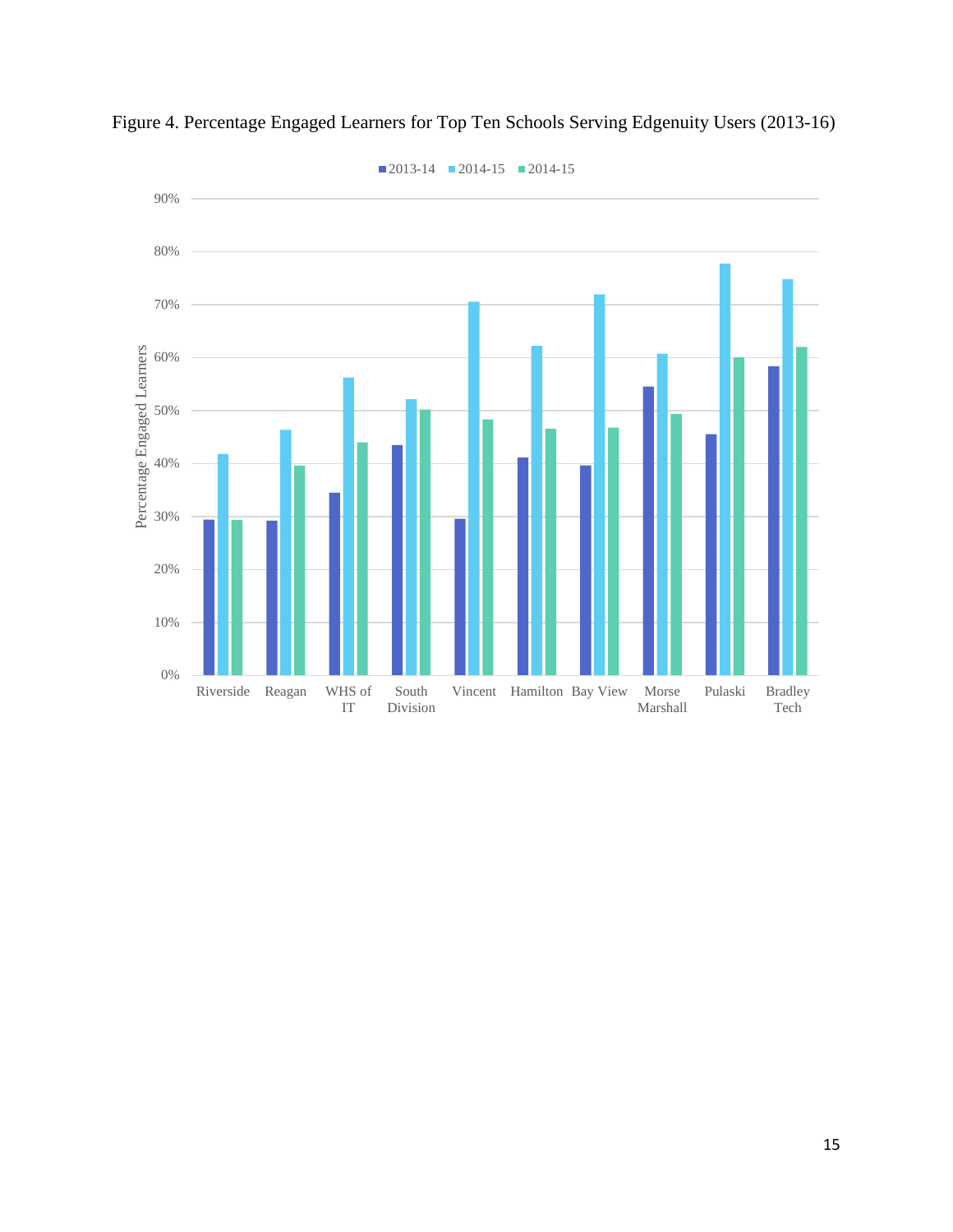|                           | 2013-14   |              | 2014-15   |                | 2015-16   |              |  |
|---------------------------|-----------|--------------|-----------|----------------|-----------|--------------|--|
|                           | % Engaged | Total N      | % Engaged | Total N        | % Engaged | Total N      |  |
| Hamilton HS               | 41%       | 452          | 62%       | 471            | 47%       | 393          |  |
| Pulaski HS                | 46%       | 472          | 78%       | 337            | 60%       | 243          |  |
| Riverside University      | 29%       | 272          | 42%       | 476            | 29%       | 293          |  |
| Reagan HS                 | 29%       | 311          | 46%       | 317            | 40%       | 348          |  |
| Vincent HS                | 30%       | 206          | 71%       | 231            | 48%       | 389          |  |
| <b>Bradley Tech</b>       | 58%       | 257          | 75%       | 330            | 62%       | 195          |  |
| South Division HS         | 44%       | 131          | 52%       | 347            | 50%       | 229          |  |
| WHS of IT                 | 35%       | 333          | 56%       | 215            | 44%       | 119          |  |
| Morse Marshall            | 55%       | 77           | 61%       | 275            | 49%       | 241          |  |
| <b>Bay View</b>           | 40%       | 179          | 72%       | 139            | 47%       | 124          |  |
| <b>Transition HS</b>      | 50%       | 108          | 79%       | 123            | 78%       | 167          |  |
| Groppi HS                 | 61%       | 114          | 63%       | 137            | 34%       | 126          |  |
| <b>Madison HS</b>         | 57%       | 100          | 69%       | 84             | 42%       | 179          |  |
| Audubon HS                | 27%       | 124          | 35%       | 167            | 16%       | 67           |  |
| Project STAY HS           | 62%       | 89           | 82%       | 130            | 53%       | 115          |  |
| <b>Community HS</b>       | 62%       | 102          | 69%       | 154            | 56%       | 66           |  |
| North HS                  | 75%       | 157          | 78%       | 64             | 63%       | 60           |  |
| New School                | 63%       | 104          | 88%       | 105            | 72%       | 58           |  |
| Obama SCTE                | $---$     | $---$        | 68%       | 120            | 65%       | 140          |  |
| Wis Conservatory          | 14%       | 121          | 53%       | 83             | 40%       | 30           |  |
| King HS                   | 20%       | 5            | 53%       | 110            | 39%       | 107          |  |
| <b>Alliance School</b>    | 52%       | 101          | 69%       | 26             | 100%      | $\mathbf{1}$ |  |
| Transformation            | 66%       | 95           | $---$     | $---$          |           | ---          |  |
| Milw HS - Arts            | 65%       | 40           | 69%       | 45             | 100%      | $\mathbf{1}$ |  |
| Meir School               | $---$     | ---          | $---$     | ---            | 40%       | 70           |  |
| Milw Excel HS             | 82%       | 55           | ---       | ---            | $---$     | ---          |  |
| School of CTE             | 59%       | 44           | $---$     | ---            |           | ---          |  |
| NOVA Tech                 | 68%       | 40           | 100%      | $\overline{2}$ |           |              |  |
| Alas HS                   | 49%       | 39           | $---$     |                |           |              |  |
| Assata HS                 | 93%       | 15           | 50%       | $\mathbf{2}$   | 14%       | 7            |  |
| MacDowell                 |           |              |           |                | 58%       | 24           |  |
| Milw Co Youth Educ        | 100%      | $\tau$       | 100%      | 15             | 100%      | $\mathbf{1}$ |  |
| Milw Co Cyber             | 89%       | 18           | ---       | ---            | 100%      | 2            |  |
| Shalom HS                 | 60%       | 5            |           | ---            | 67%       | 3            |  |
| <b>Banner Prep School</b> | $0\%$     | $\mathbf{1}$ | 67%       | 3              | 67%       | 3            |  |

Table 8: Number of Edgenuity Students and Percentage Engaged Learners by School (2013- 2016)

\* Sorted descending by the number of students enrolled; schools with five or fewer students enrolled across all three school years excluded.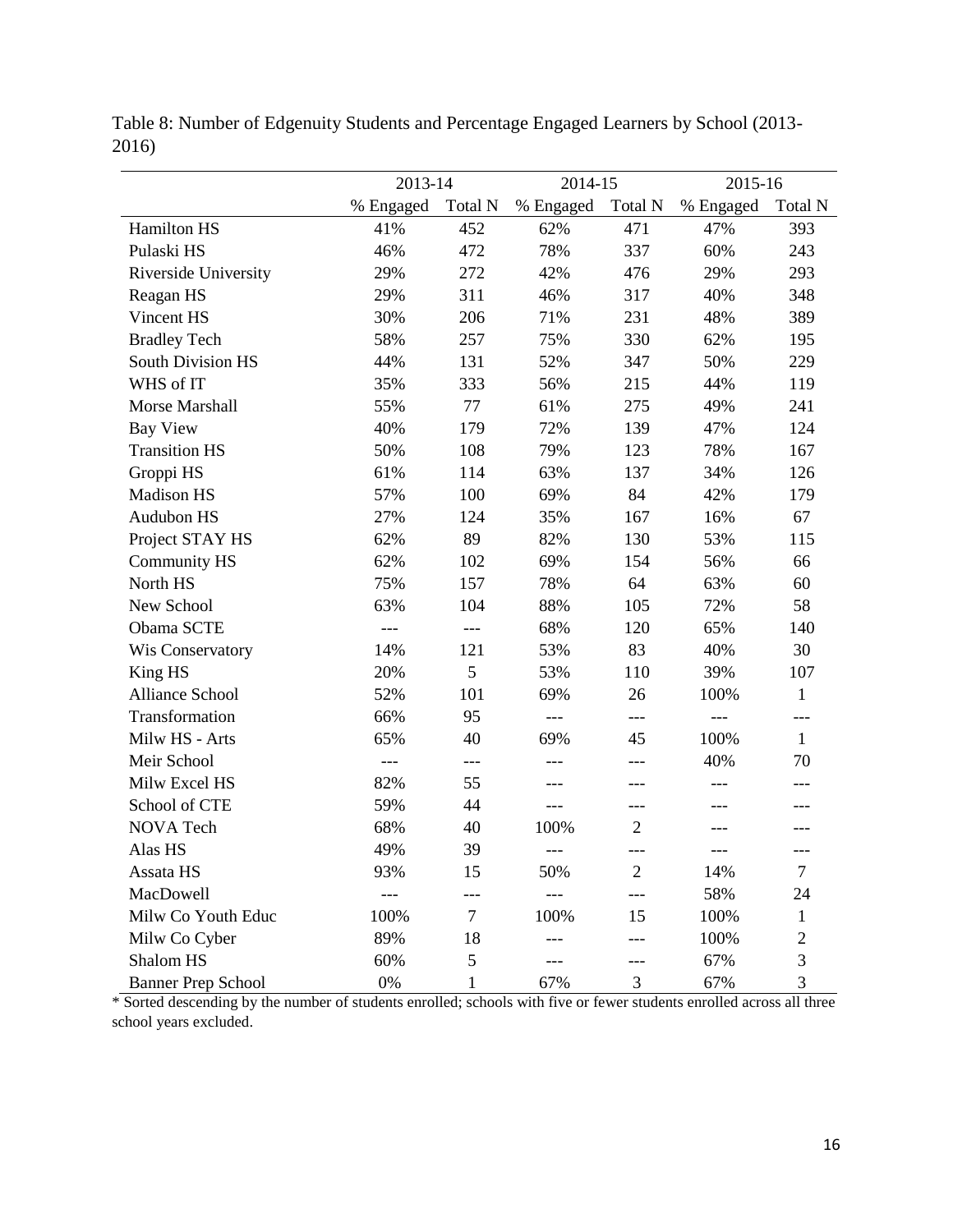



Rate Disabled Pass Rate Ontime Rate

Standard error bars denote statistical significance (at  $\alpha$ =0.05); bars that cross 0 indicate the estimated effect is not statistically significant.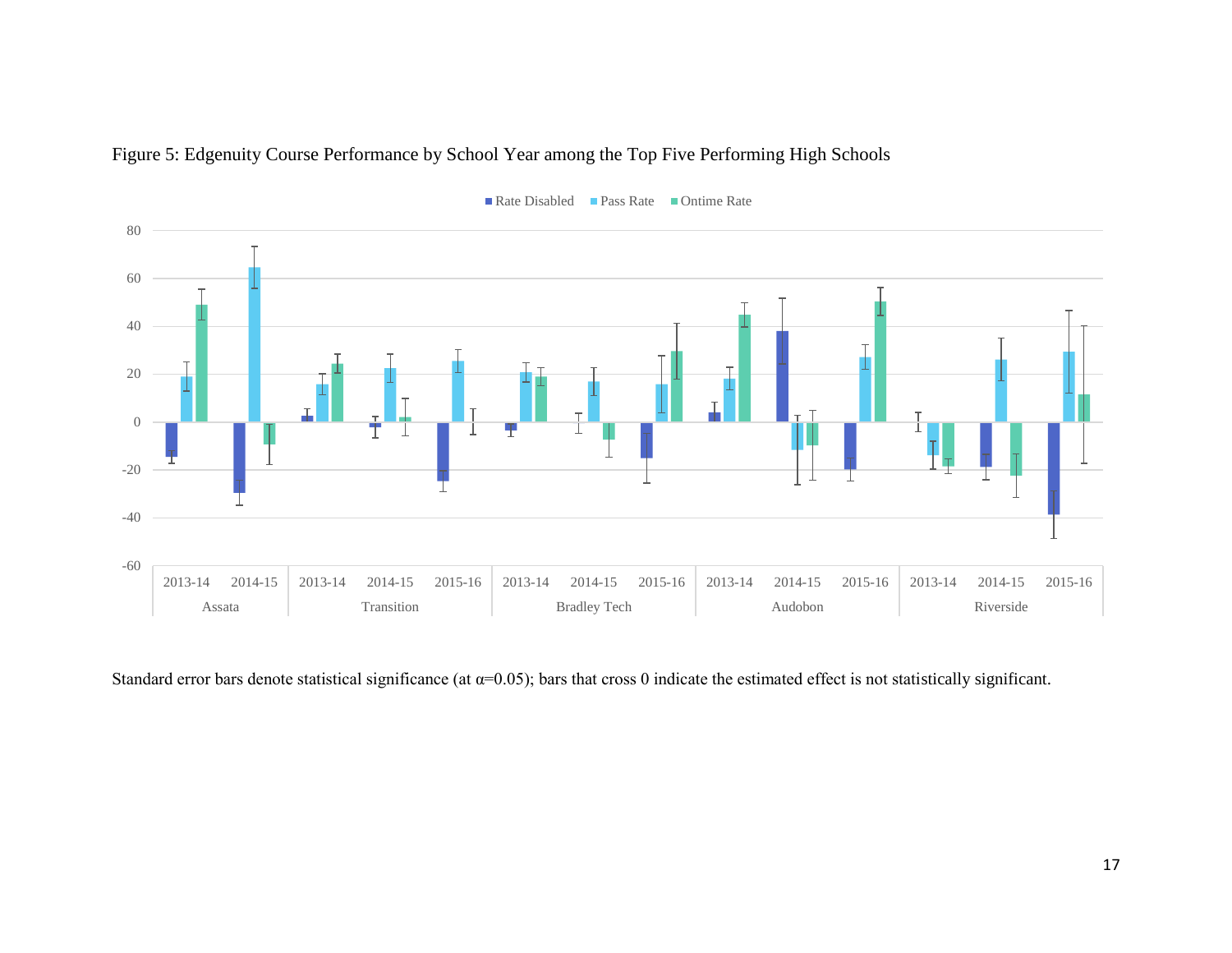

## Figure 6: Edgenuity Course Performance by School Year among the Five Lowest Performing High Schools

Standard error bars denote statistical significance (at  $\alpha$ =0.05); bars that cross 0 indicate the estimated effect is not statistically significant.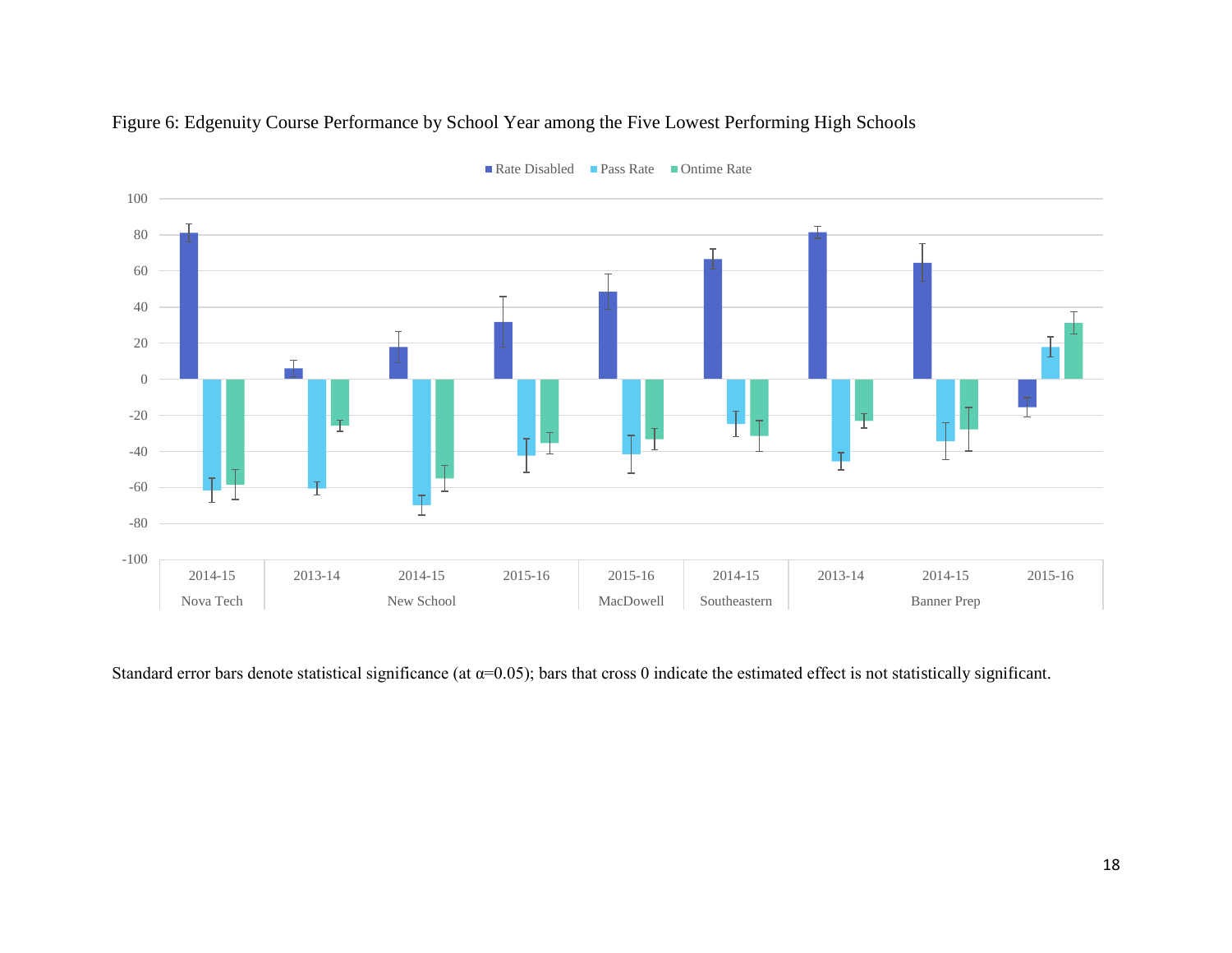#### **Information and Insights from Qualitative Analyses of Classroom Observations and Instructor Interviews**

In this section of the report, we describe emerging questions from our qualitative fieldwork in Edgenuity classrooms across MPS. These questions are intended to be points of entry for conversations with MPS staff serving as Edgenuity instructors and administrators, which are drawn from our time observing Edgenuity use in MPS classrooms.

Although the data excerpts below are from the 2015-16 school year, the patterns are from interviews and observations of instructional sessions in Edgenuity across MPS. Since the 2015- 16 school year, we have completed 140 observations across 19 schools in MPS, and we are currently completing analysis of observation and interview data from 2016-17. We analyze data in NVivo coding software using thematic nodes including: physical environment, curriculum, instructional model, assessment, engagement, digital citizenship, and digital tools. Triangulation across data is used to confirm the validity and reliability of the resulting analytic themes.

#### **What does "engagement" in Edgenuity courses ideally look like?**

If a student were to be actively engaged in an Edgenuity instructional session, what would it look like? Of course, there is a broad spectrum of student engagement in Edgenuity labs. There are some students who make little to no effort to engage with instruction:

*The student did not interact much at all with the software (i.e. didn't progress through the screen). The aide checked in with her at the beginning of class and told her to get going, that "she is smart and can do it". There was no direct interaction with a teacher after that point. Student just talked to another student next to her. Student would click on a screen when the teacher walked by, otherwise would just stare at the screen and talk with her friend.*

There are others who are somewhat engaged, but in completion – not necessarily learning. We observed an important difference between active and passive engagement, where students are moving the program through but not engaged in the content. The observations suggest that many students complete Edgenuity courses, but without much engagement in the content or themes. The following example highlights how students can be involved in certain aspects of the session (e.g. taking notes), while not being engaging in the central instructional tasks:

*She moved onto a video "Richard Wright's struggle with racism", which was five-minute video segment where the student didn't have the audio on. She only kind of watched it. It was an African American woman talking next to historical photos. Then there was a "Think about perspectives" screen with the prompt, "What might cause on individual's perspective to change over time? Check any of the boxes you agree with: The acquisition of knowledge, personal experiences, world events, changing times." The student quickly checked all four and then asked for a pass to go down to the personalized blended learning lab. She came back 8 minutes later, put headphones on and plugged them into the computers. There was a text slide, some lecturing in a small window, student can take*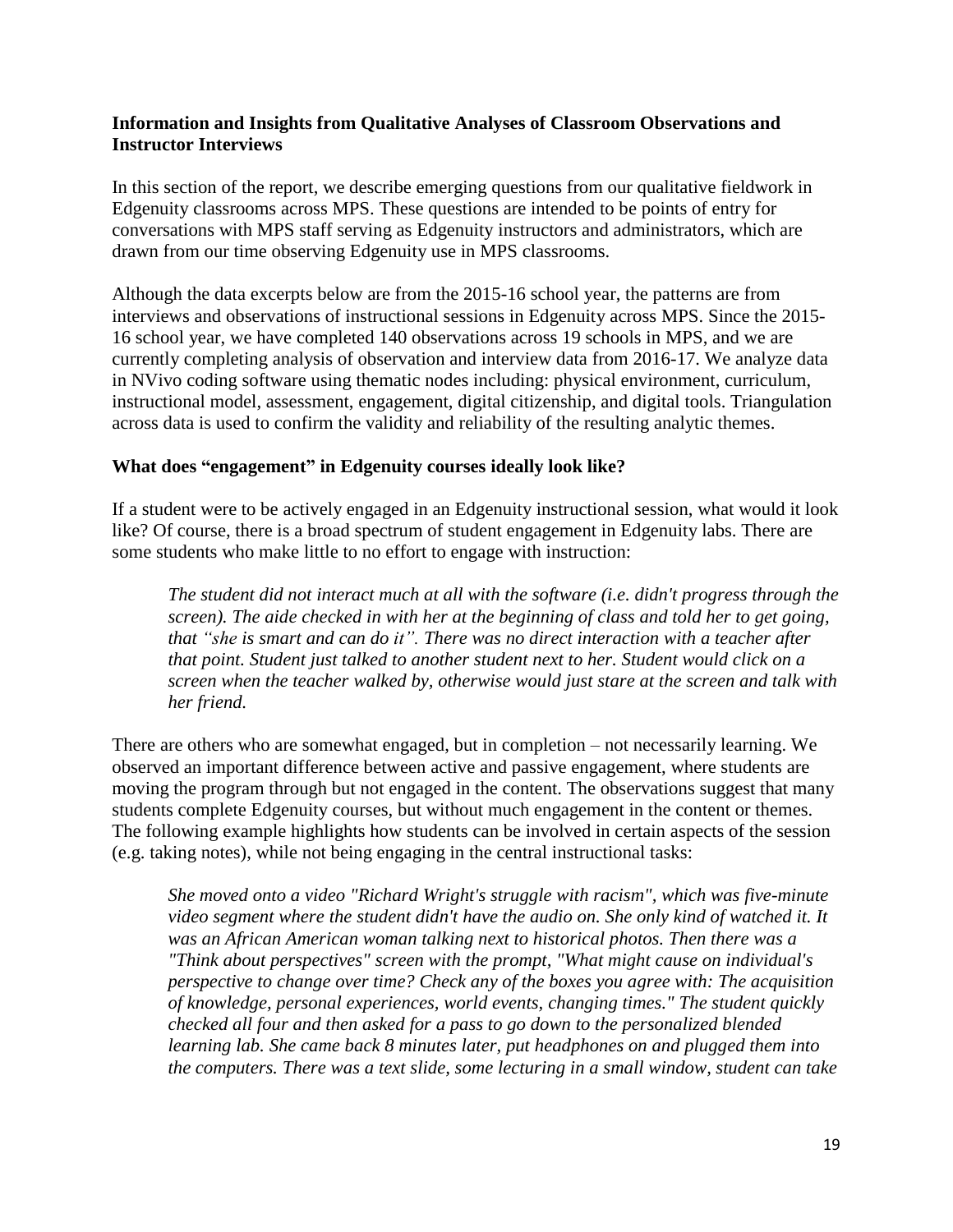*notes in a small side window. The student would copy exactly what was on the slides into her notes.*

And some observations highlighted how students may gain credits without much active engagement in the content:

*The student was working on a lesson on the Mongol Empire when the observation began. The student was reading a source document and taking notes. The student entered an assessment mode (about halfway through the observation) and went to Google to search for answers to the questions. In some cases, the student copied and pasted the exact assessment question into Google to find the answers. The student was working quietly and was continuously focused on the lesson and assessment.*

#### **What are the common goals of the Edgenuity program?**

Common themes emerged in what school level staff saw as the goals of Edgenuity.

- The explicit goal was for students to *recover credit* and therefore improve their chances at graduating. This goal was written on boards in classrooms, discussed by teachers in interviews, and emphasized in how the program measures success. It should be noted that learning the content itself was often mentioned as an explicit goal.
- Interestingly, an implicit goal of the Edgenuity program emerged in that it provides *a safe space for students to be who otherwise wouldn't be in school.* This theme came out in interviews and observations, where lab instructors were managing the intersection of their classroom with the complicated lives of the students with whom they worked. In one observation, the teacher said if there is a kid making progress, she does not harass them. "This lab becomes a place for EBD (emotionally, behaviorally, disabled) students to decompress for a period so they are better able to deal with their other classes." She is fine with this as long as she isn't on the hook from administration to have them finish courses.

### **Given the goals of the program, what knowledge and competencies do Edgenuity lab instructors need to be effective in supporting Edgenuity use?**

Edgenuity lab instructors were observed and reflected on a number of different skill sets needed to navigate the work. For example, the following two excerpts illustrate these varied roles:

*The instructor helped the student set up an account, checking if their headphones work, answering doors and reminding students about the next day's schedule; the instructor also worked with student when they have problems with the quiz. At one point, the instructor handed out snacks for the students.*

*Usually there are three instructors in the classrooms. Two are in the main room and another one sat in the second room. The instructors have administrative roles. They also help students when students voluntarily ask for checks or help with problems. One time they worked together and found that Edgenuity's supposed-to-be correct answer is not*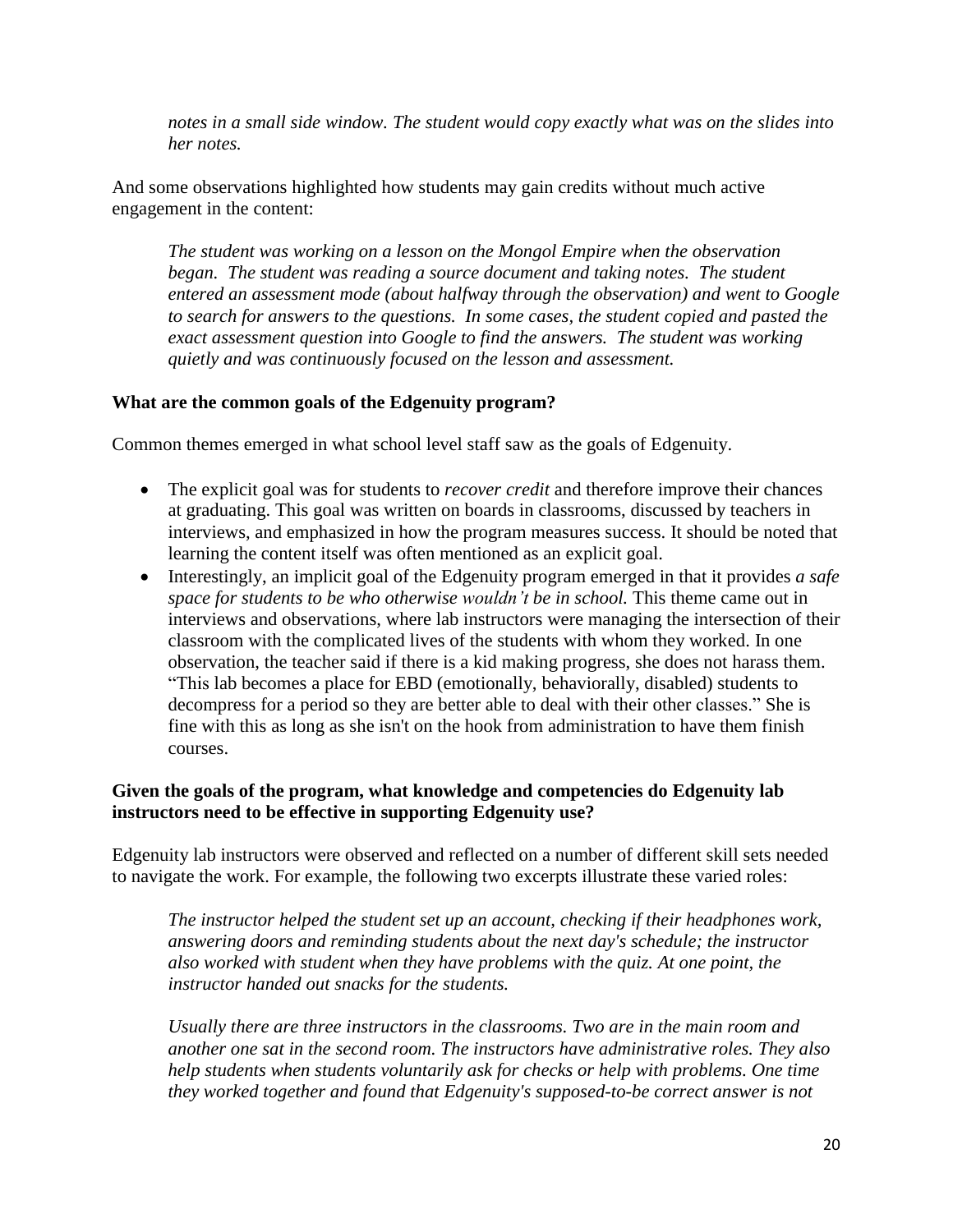*correct. The instructors also monitor students' progress and keep record of students' activities. Sometimes instructors walk around the room to check on students and to remind them to go back to work. Some students were playing with their cell phones during the online instruction. But the instructors cannot take them away.*

In particular, instructors need capacity in the following areas:

- General tech skills to assist with internet connectivity, hardware (i.e. Chromebooks, desktops, headphones etc)
- Navigating the Edgenuity platform
	- o Administrative: Enrollment process, monitoring course completing status, unlocking quizzes, etc. Instructors did note that the training by Edgenuity is an important part of capacity building in this area.
	- o Instructional: Although the program is self-contained instructional module, there are times when instructors need to draw on instructional resources to fill in the gap. For example, one teacher talked about the problem of Edgenuity science classes, where they are supposed to do real, live labs. They do not have the equipment (Bunsen burner, test tubes, etc) let alone the staffing to safely have kids actually do that, so their solution is to have kids look up the labs on YouTube to watch instead.
- Providing social/emotional support for students in Edgenuity labs: Instructors talked about having to be counselors, as well as be able to make adjustments to allow for students to work around various schedules and needs. Many teachers wanted to be responsive to these needs, to develop a relationship of trust with students. For example, in one observation:
	- o *The teacher is making a list of students in "the red" who probably won't be able to finish a course before the end of the semester. At the beginning of the class, the teacher talked about if they wanted to work after class they can do that on their own until 9:00 pm, they just have to email him to unlock courses .Teacher said, "Who's going to pass a class today?" He checked in with individual kids to amp up and see if they are going to be able to be productive where they are sitting. Teacher will take emails from kids until 9:00pm at night (and often much later) to unlock or progress through a course. He showed me an email from 12:30 am the previous night and said, "If kids are motivated enough to work at home the least I can do is respond."*
- Classroom management and student engagement: Many instructors talked about their primary role as motivating students to finish courses. Many created systems specific to their own classrooms to monitor, report back out to students, and create incentives for students to keep working. For example in one observation:

*The teacher worked the first 20 minutes to do individual check-ins with students about progress, redirected via verbal comments to students ("turn around", no*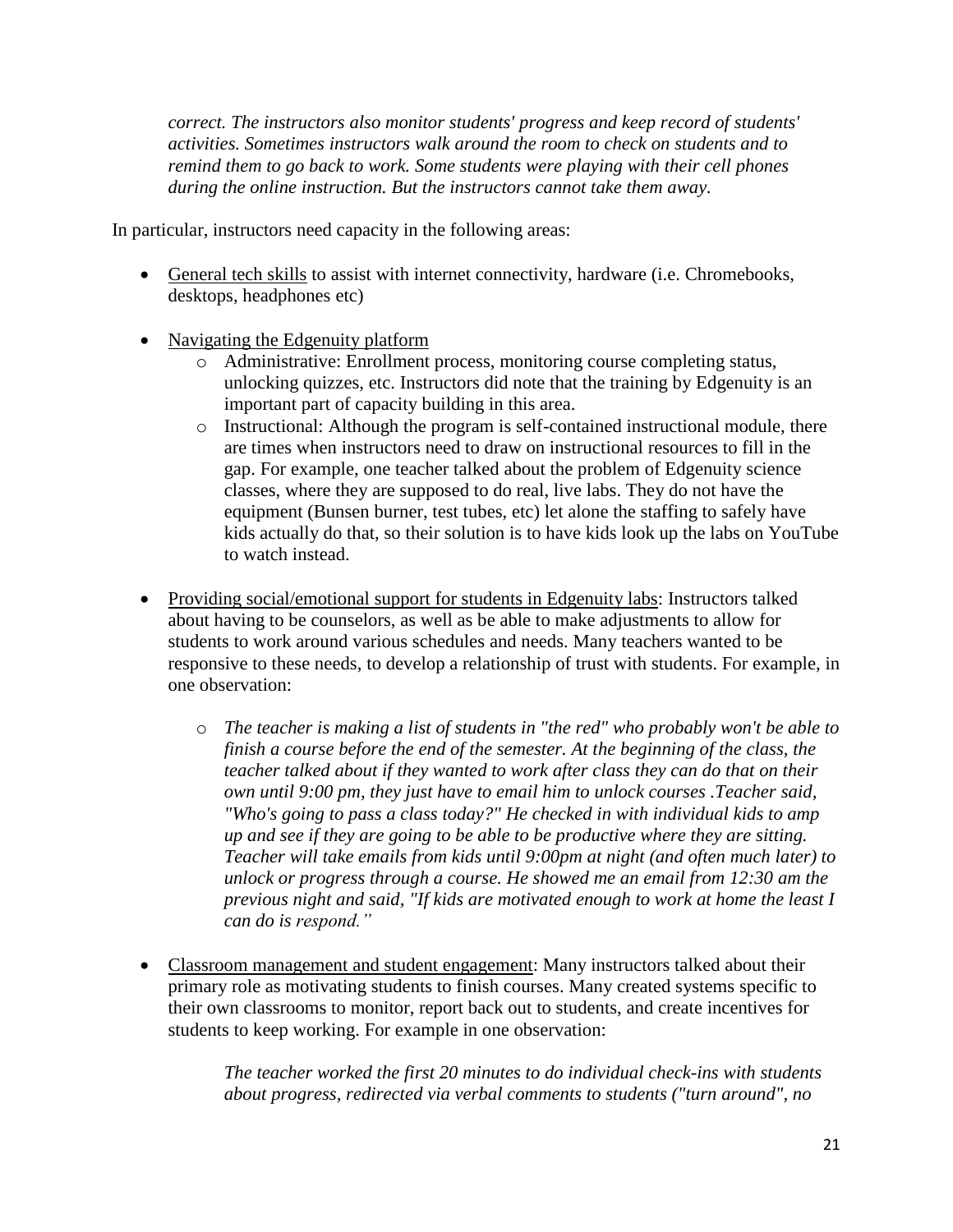*phones, etc); some comments to individual students were positive and encouraging, redirections were not positive. She got up twice to walk around and the rest of the time worked on her computer to update progress reports, etc.*

 How to access content knowledge: In MPS, some instructors struggled to provide assistance for challenging modules, particularly modules in subjects outside their content expertise. Some schools have content teachers in the lab, with mixed success. For example, one school grouped the subjects by period so all were working on math modules that session, which allows content teachers to come down and help more kids. The role of the content teacher is to come down during their duty to provide extra instructional help to students. The lab instructors reporting that one of these content teachers is good and engaged, while another sits in the corner and works on their own stuff, and the third just gives the students the answers.

In the absence of content teachers, teachers may have to improvise and seek outside resources to provide the student assistance.

- o *The teacher said most students have trouble with the math and science modules because they don't get the concepts, but online makes it even harder to grasp. They gave the example of a 12th grade student in a genetics module with an equation to work out. Teacher and student had to look at video lecture, then the web and YouTube to figure it out. They report getting no help from content teachers at the school.*
- o *[Student] requested assistance from the instructor in answering a question, and the instructor asked if he took notes during the course. The student replied that he just listened to the lesson, and the instructor noted that it is in the Edgenuity orientation materials that they are supposed to be taking notes. The student does not appear to have the information he needs to answer the questions. The instructor pulls up a source document on the screen (from a hyperlink) for the student to use in completing the assessment.*

### **Where are spaces for student-centered learning in Edgenuity?**

Although we did not see many examples of Edgenuity personalizing learning for students, there certainly are aspects of the program we observed that created opportunities for *individualization*. For example:

- Pacing of coursework through the course sequence
- Opportunity to repeat sections or quizzes at the teachers' discretion
- When and where students log in and work on Edgenuity (i.e. at home or school)

Observing accommodations made for students with disabilities is challenging, but instructors did give us some insight into the kinds of adjustments they can make. For example, one teacher described a student who is in special education and it worked well for him. The teacher prints the transcripts of the videos and then has him highlight instead of writing. She also mentioned that some special education students work on Edgenuity with their IEP teacher in their resource room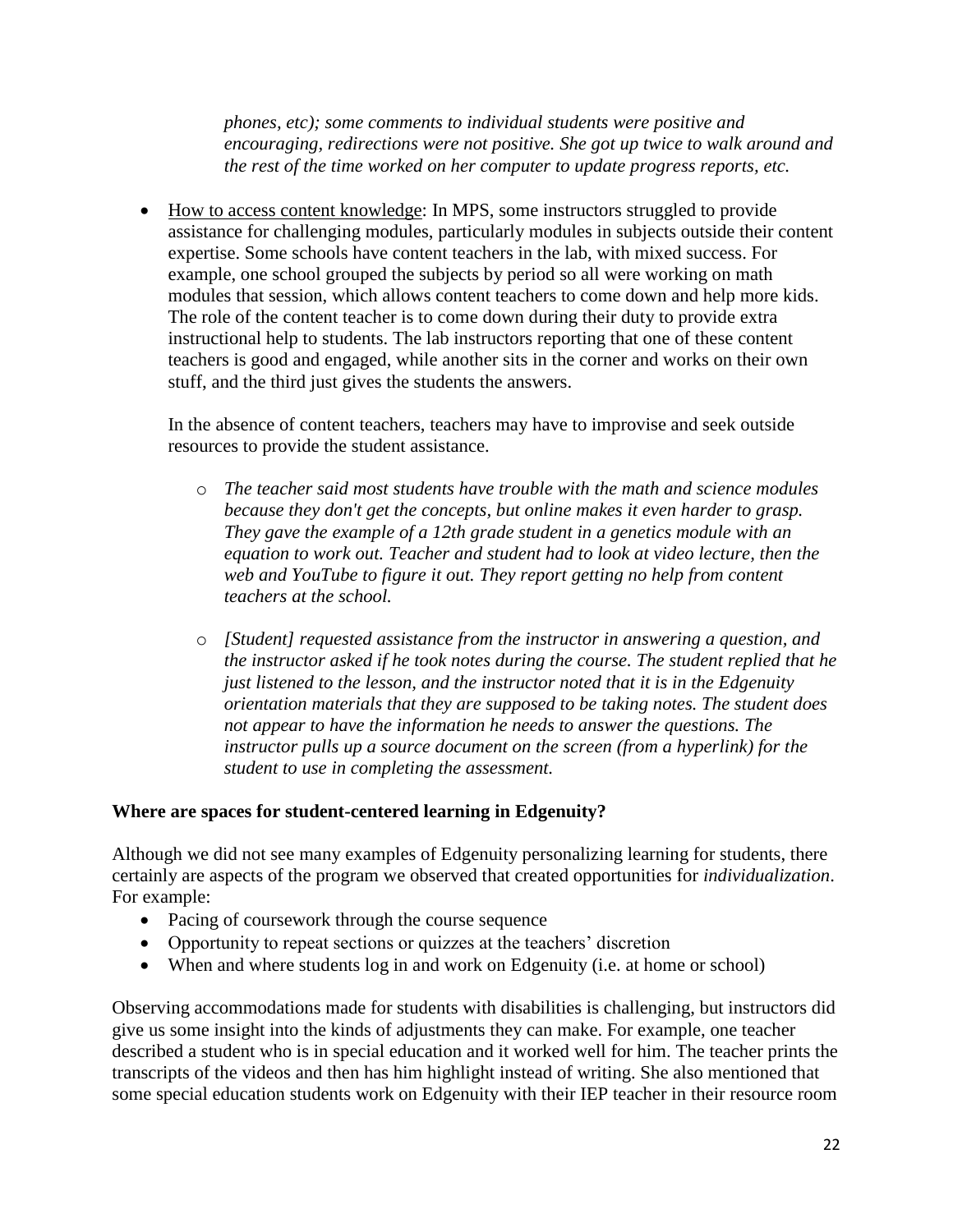and then call up with tech questions. This level of accommodation is entirely up to the lab instructors to manage, and does not appear to be embedded into the Edgenuity system itself.

#### **What are important structural issues in implementation of Edgenuity?**

#### *Technology itself*

Approximately 90% of Edgenuity sessions observed in 2015-16 had no technical problems in terms of internet connectivity or software. When there are problems with technology, it tended to be slow loading of video lectures.

Very few of the classrooms observed universally provided *headphones* to students, and when they did it was because the instructor purchased them with personal funds. For example, one teacher spent about \$130 per year buying ear buds for students. Otherwise, students brought their own or listened at a very low volume through the computer speakers.

#### *Type of classroom set-up*

Some classrooms were very crowded with students right next to one another at long rows of tables, while others purposely had students spread out with seats or partitions between them. Edgenuity instructors did not have much control over how many students were placed with them during any one period. We observed a wide variety of ways in which schools arranged space and infrastructure for Edgenuity use. Many used desktop computers lined up along tables or in pods of tables. Some schools have Chromebook carts, so students could sit in alternative seating (e.g. floor, couch, bean bag etc). One teacher described the purposeful set up of her room. She designed the lab so that she can see all the monitors from her desk and can use LanSchool [Classroom Management Software], e.g., from her own device, she can log into one of the student's desktops and see a screen shot of their desktop at that moment).

### **Concluding Notes**

As this report suggests, Edgenuity is being enacted in MPS by instructors and students in a variety of ways that vary both across and within schools and over time. Our analyses show some clear associations between how Edgenuity is being used and student academic outcomes, as well as changes in these relationships over time that appear to be responsive to MPS policy actions. We look forward to discussing these findings with MPS staff and to continuing to explore your questions about student Edgenuity use and educational outcomes over time.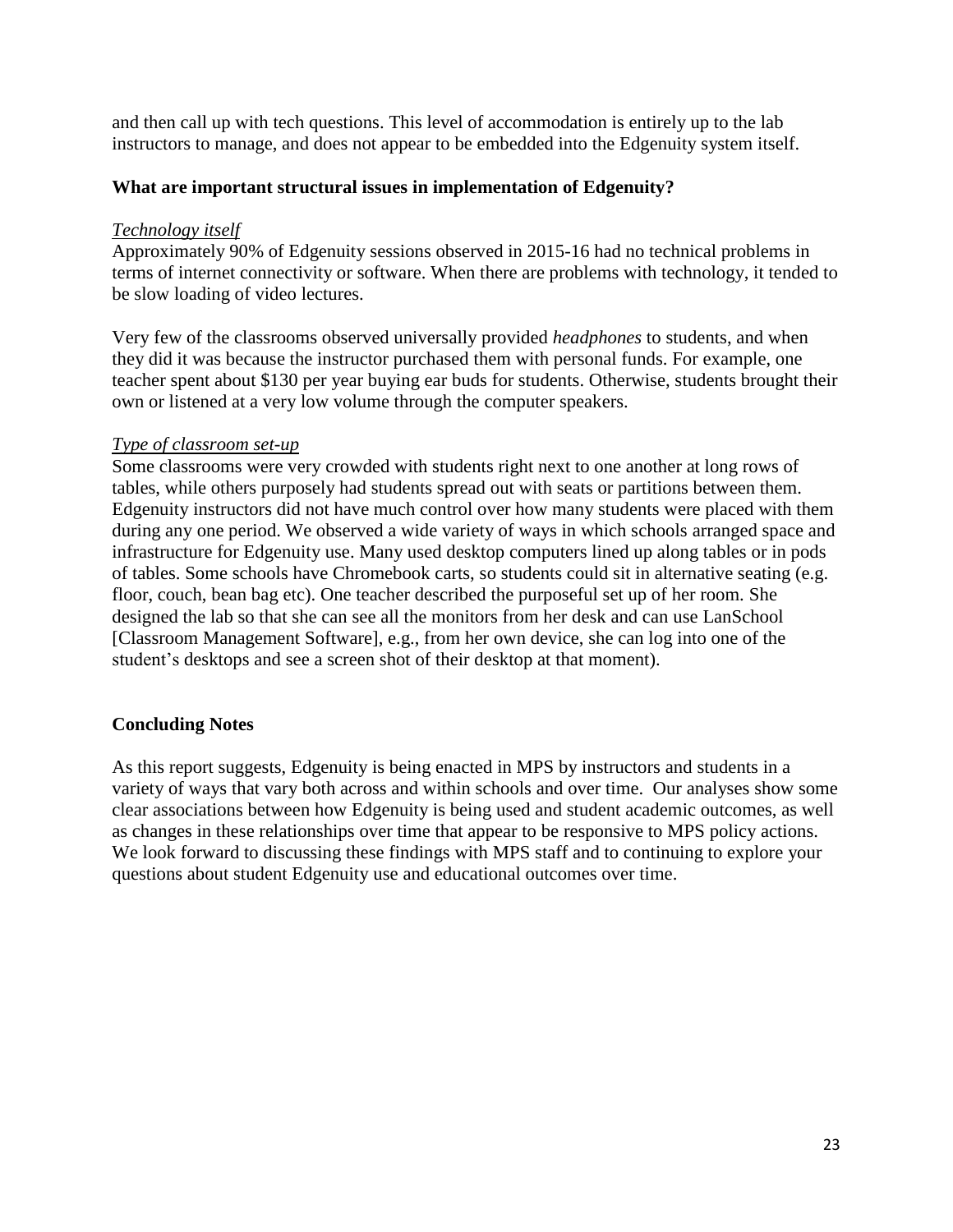|                                                     |                 | 2013-14        |                 | 2014-15        | 2015-16         |                |  |
|-----------------------------------------------------|-----------------|----------------|-----------------|----------------|-----------------|----------------|--|
| Table A.1:                                          | All MPS         | MPS-           | All MPS         | MPS-           | All MPS         | MPS-           |  |
| <b>MPS</b> Student                                  | High            | Edgenuity      | High            | Edgenuity      | High            | Edgenuity      |  |
| Characteristics                                     | School          | Linked         | School          | Linked         | School          | Linked         |  |
|                                                     | <b>Students</b> | Records        | <b>Students</b> | Records        | <b>Students</b> | Records        |  |
| Total number of<br>students                         | 20,984          | 4,676          | 20,581          | 5,175          | 21,922          | 4,976          |  |
| Asian                                               | 0.06            | 0.02           | 0.06            | 0.02           | 0.06            | 0.02           |  |
| <b>Black</b>                                        | 0.62            | 0.68           | 0.62            | 0.66           | 0.60            | 0.68           |  |
| Hispanic                                            | 0.20            | 0.20           | 0.20            | 0.22           | 0.22            | 0.20           |  |
| White                                               | 0.10            | 0.10           | 0.12            | 0.08           | 0.10            | 0.08           |  |
| Other race                                          | $\overline{0}$  | $\overline{0}$ | $\overline{0}$  | $\overline{0}$ | $\overline{0}$  | $\overline{0}$ |  |
| Female                                              | 0.48            | 0.46           | 0.48            | 0.46           | 0.48            | 0.46           |  |
| English language<br>learner                         | 0.08            | 0.06           | 0.08            | 0.06           | 0.08            | 0.04           |  |
| Free lunch-eligible                                 | 0.78            | 0.82           | 0.82            | 0.86           | 0.73            | 0.75           |  |
| Student with special<br>needs                       | 0.22            | 0.22           | 0.22            | 0.22           | 0.22            | 0.24           |  |
| Percent of days<br>absent                           | 0.18            | 0.22           | 0.17            | 0.20           | 0.20            | 0.26           |  |
| <b>Average Test Score-</b><br><b>Fall Math</b>      | 222.13          | 218.95         | 216.72          | 216.30         | 727.58          | 714.81         |  |
| <b>Average Test Score-</b><br><b>Fall Reading</b>   | 214.99          | 213.04         | 209.90          | 209.49         | 677.78          | 656.32         |  |
| <b>Average Test Score-</b><br><b>Winter Math</b>    | 222.99          | 219.35         | 217.65          | 217.23         | 737.27          | 714.03         |  |
| <b>Average Test Score-</b><br><b>Winter Reading</b> | 215.15          | 212.69         | 210.21          | 209.70         | 695.74          | 637.78         |  |
| <b>Average Test Score-</b><br><b>Spring Math</b>    | 224.36          | 220.28         | 219.49          | 217.13         | 738.54          | 716.80         |  |
| <b>Average Test Score-</b><br><b>Spring Reading</b> | 216.04          | 213.20         | 210.73          | 208.62         | 669.80          | 636.41         |  |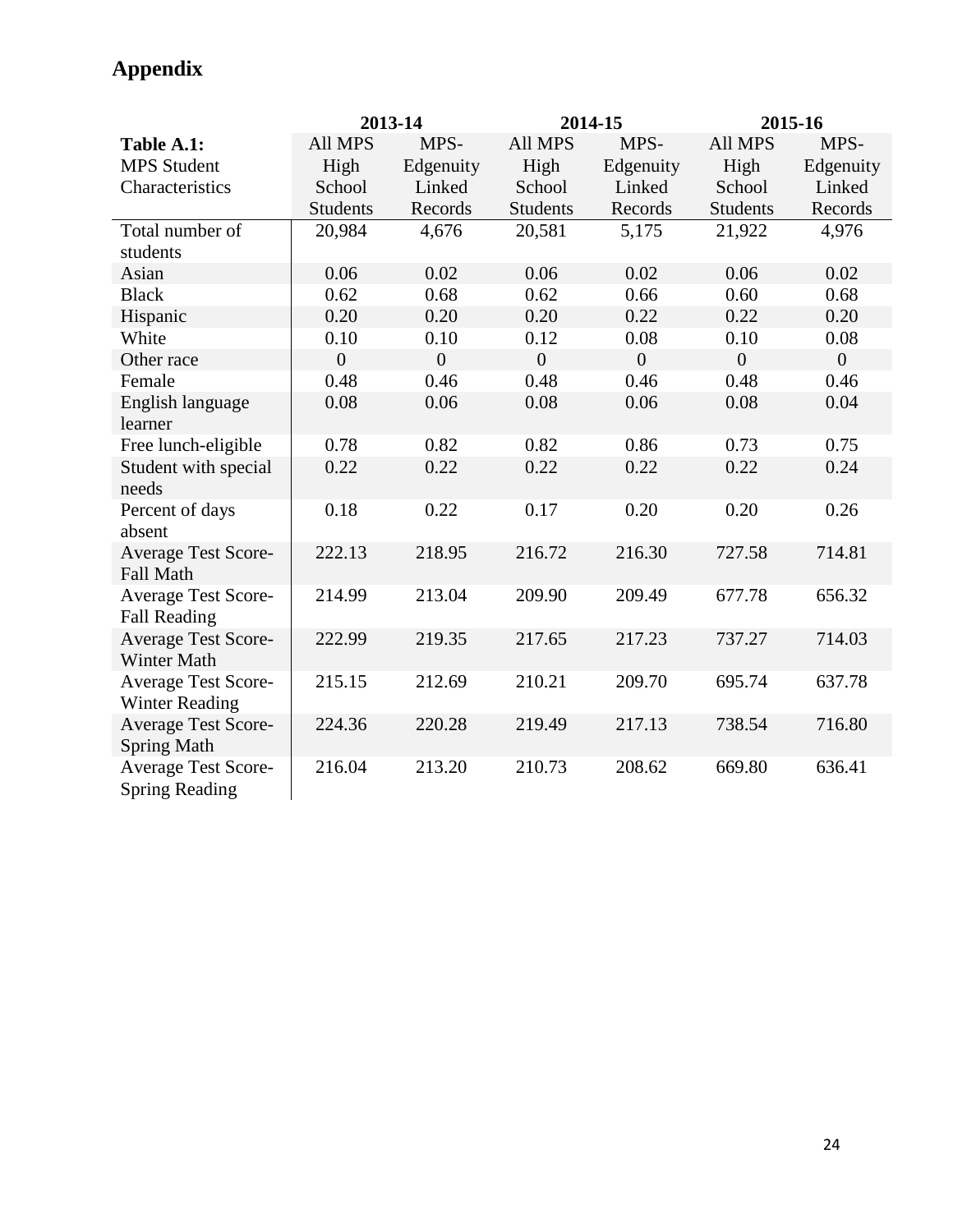| <b>TABLE A.2: EDGENUITY</b><br><b>PARTICIPANTS</b> |          | 2013-14       |           |          | 2014-15       |           |          | 2015-16       |           |
|----------------------------------------------------|----------|---------------|-----------|----------|---------------|-----------|----------|---------------|-----------|
|                                                    | Total #  |               | % of all  | Total #  |               | % of all  | Total #  |               | % of all  |
| <b>NAME OF HIGH SCHOOL</b>                         | of       | Edgenuity     | Edgenuity | of       | Edgenuity     | Edgenuity | of       | Edgenuity     | Edgenuity |
|                                                    | students | users $(\% )$ | users     | students | users $(\% )$ | users     | students | users $(\% )$ | users     |
| <b>COMMUNITY H.S.</b>                              | 242      | 42.56         | 0.5%      | 245      | 68.16         | 0.8%      | 257      | 36.19         | 0.4%      |
| REAGAN H.S.                                        | 1227     | 30.40         | 1.8%      | 1267     | 32.28         | 2.1%      | 1329     | 31.30         | 2.0%      |
| BAY VIEW MIDDLE & H.S.                             | 727      | 26.27         | 0.9%      | 822      | 19.95         | 0.8%      | 962      | 14.97         | 0.7%      |
| <b>BRADLEY TECHNOLOGY AND</b><br><b>TRADE</b>      | 1041     | 27.47         | 1.3%      | 889      | 39.37         | 1.8%      | 918      | 25.82         | 1.1%      |
| HAMILTON H.S.                                      | 1690     | 26.75         | 2.1%      | 1688     | 28.73         | 2.4%      | 1822     | 22.89         | 2.0%      |
| <b>GROPPI H.S.</b>                                 | 248      | 52.42         | 0.6%      | 245      | 64.90         | 0.8%      | 247      | 62.75         | 0.7%      |
| KING IB SCHOOL                                     | 1482     | 0.34          | 0.0%      | 1477     | 7.58          | 0.6%      | 1467     | 16.84         | 1.2%      |
| NORTH H.S.                                         | 507      | 29.78         | 0.7%      | 518      | 14.48         | 0.4%      | 562      | 13.35         | 0.4%      |
| PULASKI H.S.                                       | 1345     | 37.62         | 2.4%      | 1147     | 31.91         | 1.8%      | 1094     | 29.98         | 1.6%      |
| NEW SCH FOR COMMUNITY<br><b>SERVICE</b>            | 167      | 67.66         | 0.5%      | 159      | 69.18         | 0.6%      | 194      | 38.66         | 0.4%      |
| RIVERSIDE UNIVERSITY H.S.                          | 1593     | 17.70         | 1.3%      | 1592     | 34.74         | 2.8%      | 1562     | 34.06         | 2.5%      |
| SOUTH DIVISION H.S.                                | 1191     | 12.51         | 0.7%      | 1323     | 26.46         | 1.8%      | 1524     | 20.21         | 1.5%      |
| VINCENT H.S.                                       | 1314     | 16.13         | 1.0%      | 1393     | 18.09         | 1.3%      | 1350     | 30.96         | 2.0%      |
| ALAS H.S.                                          | 246      | 18.29         | 0.2%      |          |               |           |          |               |           |
| MILW H.S. - ARTS                                   | 947      | 4.86          | 0.2%      | 934      | 5.03          | 0.2%      | 940      | 0.64          | 0.0%      |
| WHS OF INFORMATION<br><b>TECHNOLOGY</b>            | 797      | 45.42         | 1.7%      | 711      | 39.52         | 1.4%      | 696      | 19.83         | 0.7%      |
| <b>ALLIANCE SCHOOL</b>                             | 159      | 86.16         | 0.6%      | 177      | 41.81         | 0.4%      | 199      | 4.02          | 0.0%      |
| MORSE - MARSHALL                                   | 786      | 10.81         | 0.4%      | 810      | 35.06         | 1.4%      | 864      | 30.09         | 1.2%      |
| MADISON ACADEMIC H.S.                              | 998      | 12.83         | 0.6%      | 870      | 10.00         | 0.4%      | 860      | 23.14         | 0.9%      |
| MILW SCH. OF LANGUAGES                             | 561      | 0.18          | 0.0%      | 569      | 0.18          | 0.0%      | 592      | 0.51          | 0.0%      |
| TRANSITION H.S.                                    | 122      | 93.44         | 0.5%      | 161      | 87.58         | 0.7%      | 209      | 86.60         | 0.9%      |
| <b>AUDUBON H.S.</b>                                | 337      | 38.58         | 0.6%      | 353      | 51.56         | 0.9%      | 368      | 49.46         | 0.9%      |
| <b>SCH. OF CAREER &amp; TECH ED</b>                | 443      | 10.38         | 0.2%      |          |               |           |          |               |           |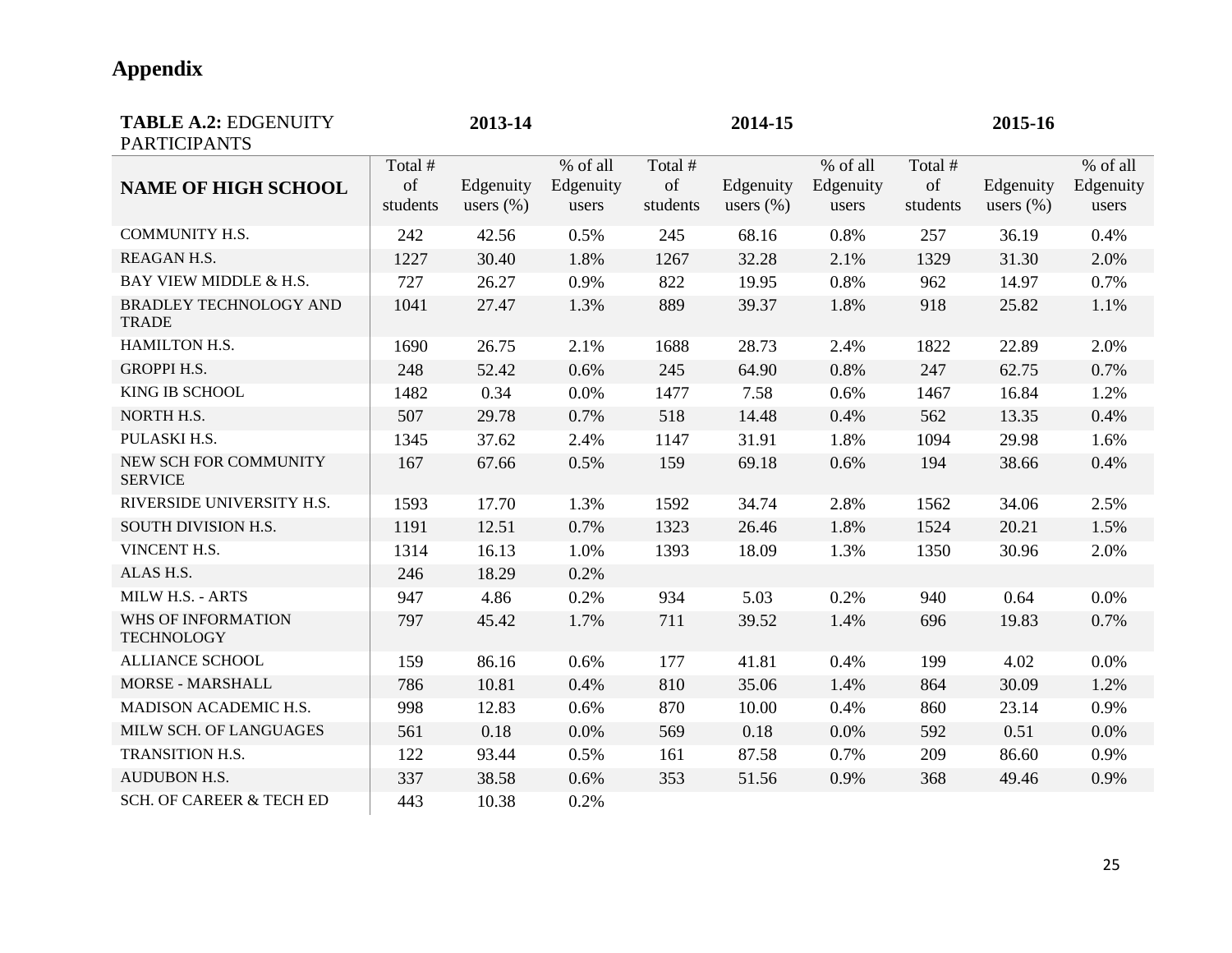| (TABLE A.2 (CONT.)<br><b>NAME OF HIGH SCHOOL</b> | Total #<br>of<br>students | Edgenuity<br>users $(\% )$ | % of all<br>Edgenuity<br>users | Total #<br>of<br>students | Edgenuity<br>users $(\% )$ | % of all<br>Edgenuity<br>users | Total #<br>of<br>students | Edgenuity<br>users $(\% )$ | % of all<br>Edgenuity<br>users |
|--------------------------------------------------|---------------------------|----------------------------|--------------------------------|---------------------------|----------------------------|--------------------------------|---------------------------|----------------------------|--------------------------------|
| <b>TRANSFORMATION LEARNING</b><br><b>COMM</b>    | 132                       | 77.27                      | 0.5%                           |                           |                            |                                |                           |                            |                                |
| <b>OBAMA SCTE</b>                                |                           |                            |                                | 430                       | 28.14                      | 0.6%                           | 470                       | 49.79                      | 1.1%                           |
| MEIR SCHOOL                                      |                           |                            |                                |                           |                            |                                | 241                       | 29.46                      | 0.3%                           |
| MACDOWELL MONTESSORI                             | 163                       | 1.84                       | 0.0%                           | 160                       | 0.63                       | 0.0%                           | 199                       | 13.07                      | 0.1%                           |
| <b>WISCONSIN CONSERVATORY</b>                    | 246                       | 53.66                      | 0.6%                           | 253                       | 46.64                      | 0.6%                           | 230                       | 19.13                      | 0.2%                           |
| <b>LAD LAKE SYNERGY</b>                          | 56                        | 1.79                       | 0.0%                           | 22                        | 4.55                       | 0.0%                           | 47                        | 6.38                       | 0.0%                           |
| MILW CO YOUTH EDUC.<br><b>CENTER</b>             | 31                        | 22.58                      | 0.0%                           | 41                        | 58.54                      | 0.1%                           | 68                        | 8.82                       | 0.0%                           |
| <b>ASSATA</b>                                    | 128                       | 11.72                      | 0.1%                           | 119                       | 1.68                       | 0.0%                           | 138                       | 5.80                       | 0.0%                           |
| CYD SCH. OF EXCELLENCE                           | 32                        | 3.13                       | 0.0%                           |                           |                            | 0.0%                           |                           |                            |                                |
| MATC EMERGING SCHOLARS<br><b>PROGRAM</b>         | 63                        | 1.59                       | 0.0%                           | 51                        | 3.92                       | 0.0%                           |                           |                            |                                |
| <b>BANNER PREP SCHOOL OF</b><br><b>MILW</b>      | 29                        | 3.45                       | 0.0%                           | 62                        | 4.84                       | 0.0%                           | 79                        | 6.33                       | 0.0%                           |
| <b>GRANDVIEW H.S.</b>                            | 221                       | 0.45                       | 0.0%                           |                           |                            |                                | 270                       | 1.11                       | 0.0%                           |
| SHALOM H.S.                                      | 110                       | 4.55                       | 0.0%                           |                           |                            |                                | 120                       | 3.33                       | 0.0%                           |
| <b>ST CHARLES - DTC</b>                          |                           |                            |                                |                           |                            |                                | 29                        | 6.90                       | 0.0%                           |
| <b>ACHIEVEMENT CENTER</b>                        |                           |                            |                                | 40                        | 2.50                       | 0.0%                           |                           |                            |                                |
| <b>NOVA HS/MS</b>                                | 105                       | 42.86                      | 0.2%                           | 103                       | 0.97                       | 0.0%                           |                           |                            |                                |
| PROJECT STAY                                     | 271                       | 35.42                      | 0.5%                           | 200                       | 64.00                      | 0.6%                           | 238                       | 51.26                      | 0.6%                           |
| <b>NOVA TECH</b>                                 |                           |                            |                                | 98                        | 1.02                       | 0.0%                           |                           |                            |                                |
| UNIVERSAL ACADEMY                                |                           |                            |                                |                           |                            |                                | 142                       | 0.70                       | 0.0%                           |
| MILW COMMUNITY CYBER                             | 199                       | 11.06                      | 0.1%                           |                           |                            |                                | 215                       | 1.40                       | 0.0%                           |
| MILW EXCEL H.S.                                  | 131                       | 45.04                      | 0.3%                           |                           |                            |                                |                           |                            |                                |
| <b>CARMEN NORTHWEST CAMPUS</b>                   |                           |                            |                                |                           |                            |                                | 348                       | 0.29                       | 0.0%                           |
| HMONG AMERICAN PEACE<br><b>ACAD</b>              |                           |                            |                                | 256                       | 0.39                       | 0.0%                           |                           |                            |                                |
| <b>CARMEN SOUTH CAMPUS</b>                       | 325                       | 0.31                       | 0.0%                           |                           |                            |                                |                           |                            |                                |
| RESIDENTIAL CARE CENTER                          |                           |                            |                                | 35                        | 2.86                       | 0.0%                           |                           |                            |                                |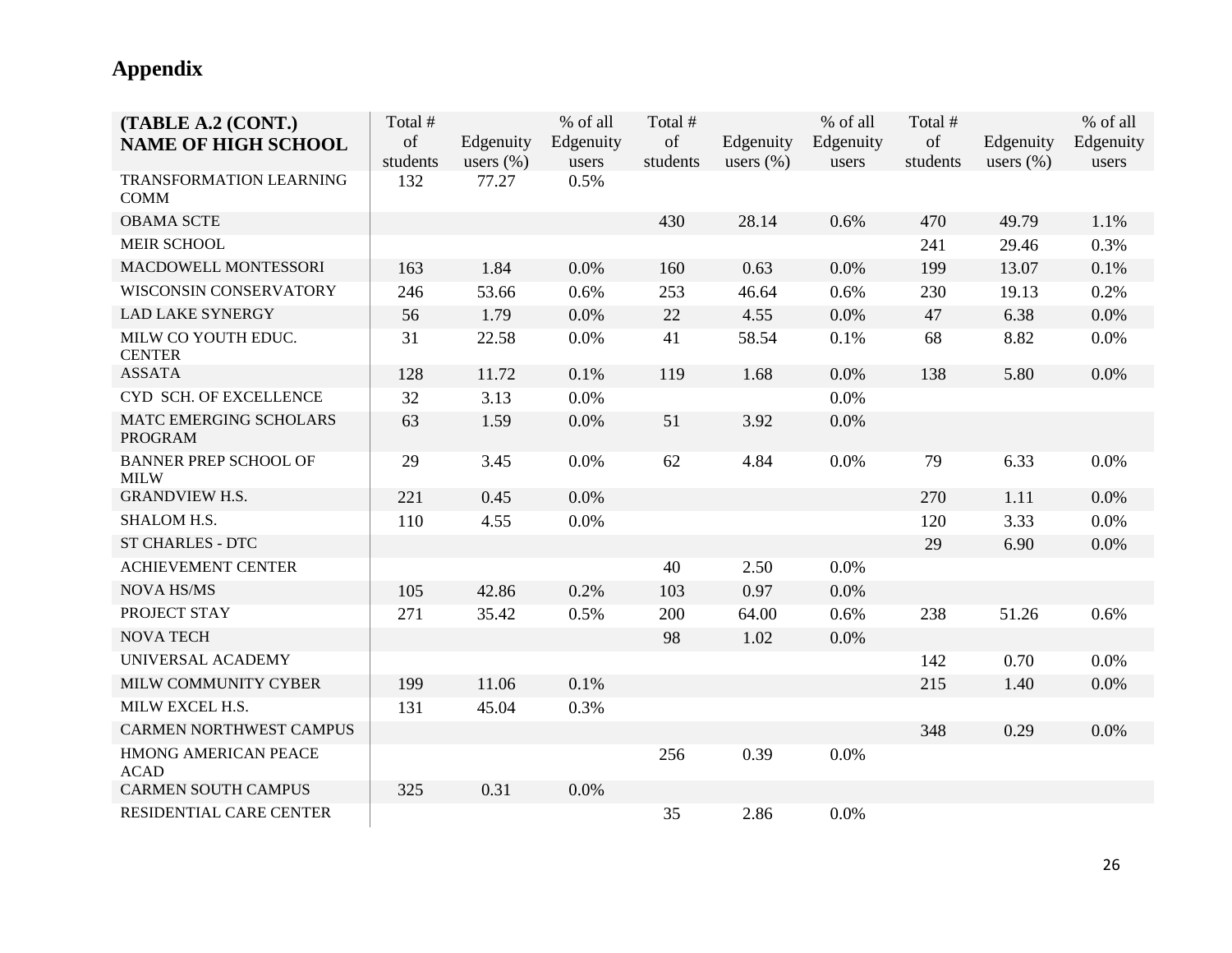|                                  |              | Nominal Exerters |          | Moonlighters  |          | <b>Engaged Learners</b> |
|----------------------------------|--------------|------------------|----------|---------------|----------|-------------------------|
|                                  |              | $(N=496,942)$    |          | $(N=205,393)$ |          | $(N=581,394)$           |
|                                  | Mean         | <b>SD</b>        | Mean     | <b>SD</b>     | Mean     | <b>SD</b>               |
| <b>Course Duration (Minutes)</b> | 5,778.86     | 3,514.69         | 7,378.86 | 4,679.10      | 7,957.66 | 5,724.93                |
| Completed Activities (Per Day)   | 3.85         | 4.73             | 5.84     | 7.89          | 6.66     | 8.92                    |
| Session Time (Minutes)           | 70.37        | 63.47            | 102.76   | 92.6          | 114.68   | 84.96                   |
| Idle/Session Time Ratio          | 0.16         | 0.21             | 0.17     | 0.22          | 0.15     | 0.19                    |
| Number of Sessions (Per Course)  | 74.25        | 43.85            | 58.18    | 43.18         | 36.70    | 22.28                   |
| Number of Courses                | 2.09<br>1.18 |                  | 3.37     | 2.35          | 4.65     | 3.62                    |
| Percentage Night School          | 3.85         | 19.24            | 82.53    | 37.97         | 2.92     | 16.85                   |

Table A.3: Course-Taking Behaviors by User Type (2015-16)

Table A.4: Course Subject by User Type (2015-16)

|                     | <b>Minimal Exerters</b> |           | Moonlighters |               | <b>Engaged Learners</b> |               |  |
|---------------------|-------------------------|-----------|--------------|---------------|-------------------------|---------------|--|
|                     | $(N=496,942)$           |           |              | $(N=205,393)$ |                         | $(N=581,394)$ |  |
|                     | Mean                    | <b>SD</b> | Mean         | <b>SD</b>     | Mean                    | <b>SD</b>     |  |
| Percentage Math     | 21.61                   | 41.16     | 20.46        | 40.34         | 17.72                   | 38.18         |  |
| Percentage LA       | 18.99                   | 39.22     | 19.32        | 39.48         | 20.31                   | 40.23         |  |
| Percentage Science  | 14.29                   | 35.00     | 14.69        | 35.40         | 13.63                   | 34.31         |  |
| Percentage SS       | 26.39                   | 44.08     | 20.97        | 40.71         | 22.64                   | 41.85         |  |
| Percentage Elective | 18.71                   | 39.00     | 24.57        | 43.05         | 25.70                   | 43.7          |  |

## Table A.5: Student Characteristics by User Type (2015-16)

|                                      | <b>Minimal Exerters</b> |           | Moonlighters |           | <b>Engaged Learners</b> |           |
|--------------------------------------|-------------------------|-----------|--------------|-----------|-------------------------|-----------|
|                                      | $(N=1,631)$             |           | $(N=617)$    |           | $(N=2,293)$             |           |
|                                      | Mean                    | <b>SD</b> | Mean         | <b>SD</b> | Mean                    | <b>SD</b> |
| Percentage Absent                    | 22.57                   | 19.76     | 26.73        | 22.44     | 31.27                   | 23.50     |
| Percentage Special Education         | 24.86                   | 43.24     | 17.19        | 37.76     | 26.69                   | 44.25     |
| Percentage English Language Learner  | 4.85                    | 21.49     | 3.43         | 18.21     | 4.42                    | 20.57     |
| Percentage Free/reduced lunch        | 77.16                   | 41.99     | 70.36        | 45.71     | 78.00                   | 41.44     |
| Percentage Female                    | 43.78                   | 49.63     | 52.15        | 50.00     | 43.21                   | 49.55     |
| Percentage Black                     | 66.92                   | 47.07     | 64.26        | 47.97     | 71.36                   | 45.22     |
| Percentage Hispanic                  | 19.89                   | 39.93     | 24.02        | 42.76     | 19.22                   | 39.41     |
| Percentage White                     | 8.63                    | 28.09     | 9.18         | 28.90     | 6.71                    | 25.03     |
| Percentage 9th Grade                 | 21.27                   | 40.94     | 17.19        | 37.76     | 25.45                   | 43.57     |
| Percentage 10th Grade                | 25.28                   | 43.47     | 21.88        | 41.38     | 21.39                   | 41.01     |
| Percentage 11th Grade                | 31.01                   | 46.27     | 34.18        | 47.48     | 33.35                   | 47.16     |
| Percentage 12th Grade                | 22.44                   | 41.74     | 26.76        | 44.31     | 19.82                   | 39.87     |
| Standardized Fall MAP Reading SS     | $-0.13$                 | 0.94      | 0.01         | 0.91      | $-0.15$                 | 0.90      |
| <b>Standardized Fall MAP Math SS</b> | $-0.22$                 | 0.97      | 0.00         | 0.83      | $-0.23$                 | 1.00      |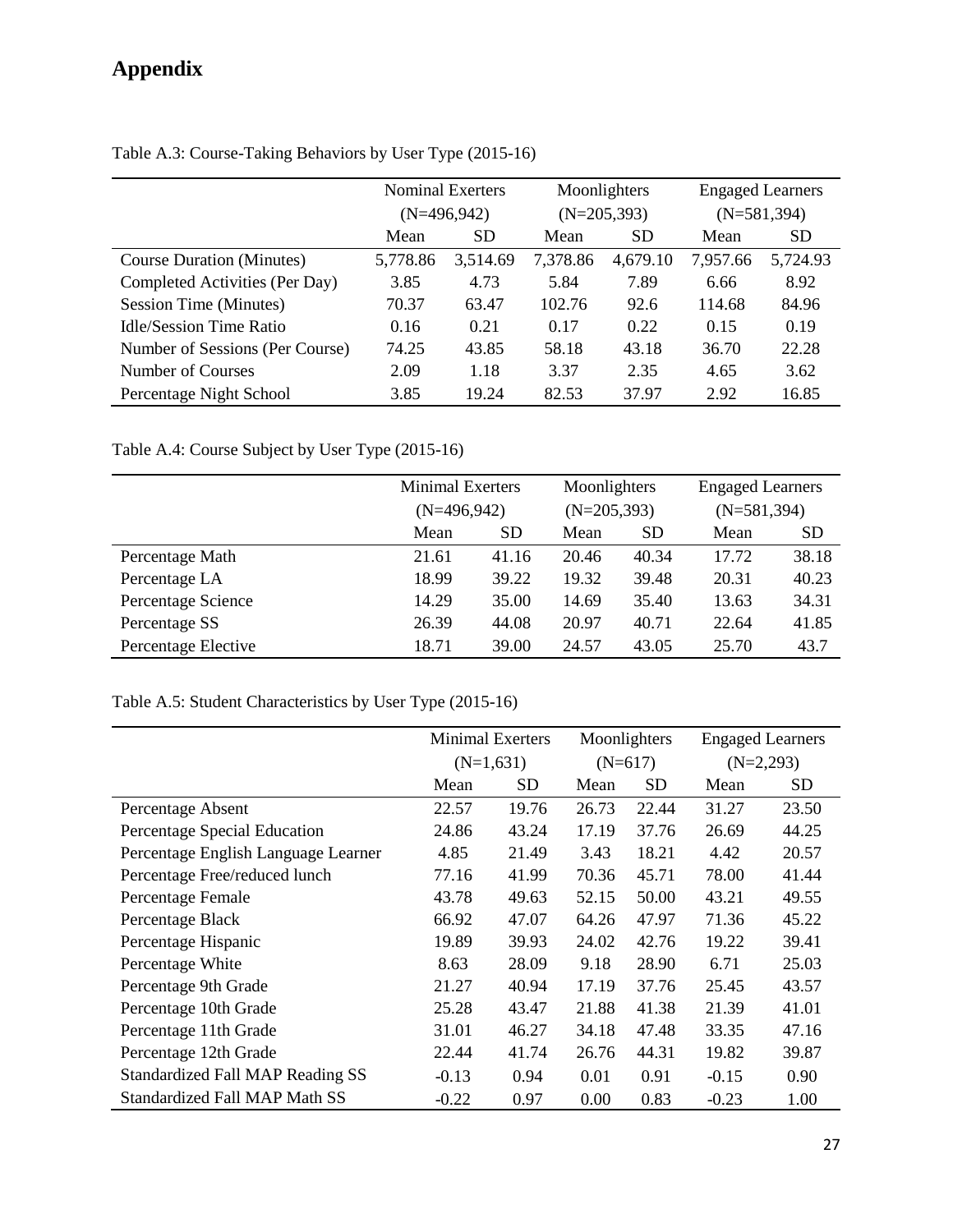|                                  | <b>Dedicated Strugglers</b><br>$(N=364,370)$ |           |          | Moonlighters<br>$(N=303,510)$ | <b>Engaged Learners</b><br>$(N=887,467)$ |           |  |
|----------------------------------|----------------------------------------------|-----------|----------|-------------------------------|------------------------------------------|-----------|--|
|                                  | Mean                                         | <b>SD</b> | Mean     | <b>SD</b>                     | Mean                                     | <b>SD</b> |  |
| <b>Course Duration (Minutes)</b> | 5,897.95                                     | 4,094.71  | 7,703.49 | 5,251.31                      | 7,019.93                                 | 5,682.68  |  |
| Completed Activities (Per Day)   | 3.25                                         | 4.89      | 5.42     | 9.02                          | 5.13                                     | 8.56      |  |
| Session Time (Minutes)           | 108.94                                       | 112.57    | 174.17   | 157.46                        | 145.41                                   | 124.59    |  |
| <b>Idle/Session Time Ratio</b>   | 0.19                                         | 0.20      | 0.20     | 0.21                          | 0.18                                     | 0.19      |  |
| Number of Sessions (Per Course)  | 105.22                                       | 66.14     | 71.33    | 63.33                         | 45.11                                    | 30.89     |  |
| Number of Courses                | 1.83                                         | 1.22      | 3.24     | 2.38                          | 3.96                                     | 3.38      |  |
| Percentage Night School          | 4.05                                         | 19.71     | 81.28    | 39.01                         | 2.96                                     | 16.95     |  |

Table A.6: Course-Taking Behaviors by User Type (2014-15)

Table A.7: Course Subject by User Type (2014-15)

|                     | Dedicated Strugglers |               |       | Moonlighters                   | <b>Engaged Learners</b> |           |  |
|---------------------|----------------------|---------------|-------|--------------------------------|-------------------------|-----------|--|
|                     |                      | $(N=364,370)$ |       | $(N=303,510)$<br>$(N=887,467)$ |                         |           |  |
|                     | Mean                 | <b>SD</b>     | Mean  | SD                             | Mean                    | <b>SD</b> |  |
| Percentage Math     | 16.36                | 36.99         | 15.84 | 36.51                          | 17.99                   | 38.41     |  |
| Percentage LA       | 20.03                | 40.02         | 19.87 | 39.90                          | 19.27                   | 39.44     |  |
| Percentage Science  | 16.81                | 37.39         | 15.83 | 36.50                          | 14.08                   | 34.78     |  |
| Percentage SS       | 16.32                | 36.95         | 17.54 | 38.03                          | 19.50                   | 39.62     |  |
| Percentage Elective | 30.49                | 46.04         | 30.92 | 46.22                          | 29.16                   | 45.45     |  |

Table A.8: Student Characteristics by User Type (2014-15)

|                                      | <b>Dedicated Strugglers</b> |           |           | Moonlighters |             | <b>Engaged Learners</b> |
|--------------------------------------|-----------------------------|-----------|-----------|--------------|-------------|-------------------------|
|                                      | $(N=1,146)$                 |           | $(N=896)$ |              | $(N=3,572)$ |                         |
|                                      | Mean                        | <b>SD</b> | Mean      | <b>SD</b>    | Mean        | <b>SD</b>               |
| Percentage Absent                    | 18.37                       | 17.03     | 16.31     | 16.74        | 22.00       | 20.02                   |
| Percentage Special Education         | 24.14                       | 42.82     | 15.87     | 36.56        | 20.76       | 40.57                   |
| Percentage English Language Learner  | 6.97                        | 25.48     | 5.61      | 23.02        | 6.37        | 24.43                   |
| Percentage Free/reduced lunch        | 85.96                       | 34.76     | 83.45     | 37.19        | 87.37       | 33.23                   |
| Percentage Female                    | 47.11                       | 49.94     | 50.27     | 50.03        | 45.30       | 49.79                   |
| Percentage Black                     | 60.76                       | 48.85     | 61.16     | 48.77        | 70.42       | 45.65                   |
| Percentage Hispanic                  | 26.69                       | 44.26     | 23.66     | 42.53        | 19.03       | 39.26                   |
| Percentage White                     | 8.57                        | 28.00     | 11.02     | 31.34        | 7.41        | 26.20                   |
| Percentage 9th Grade                 | 28.48                       | 45.16     | 18.60     | 38.94        | 22.30       | 41.63                   |
| Percentage 10th Grade                | 29.90                       | 45.80     | 22.98     | 42.10        | 23.62       | 42.48                   |
| Percentage 11th Grade                | 30.20                       | 45.94     | 31.33     | 46.41        | 32.00       | 46.65                   |
| Percentage 12th Grade                | 11.41                       | 31.81     | 27.09     | 44.47        | 22.08       | 41.49                   |
| Standardized Fall MAP Reading SS     | $-0.06$                     | 0.93      | 0.00      | 0.95         | $-0.10$     | 0.96                    |
| <b>Standardized Fall MAP Math SS</b> | $-0.13$                     | 0.88      | $-0.04$   | 0.95         | $-0.10$     | 0.90                    |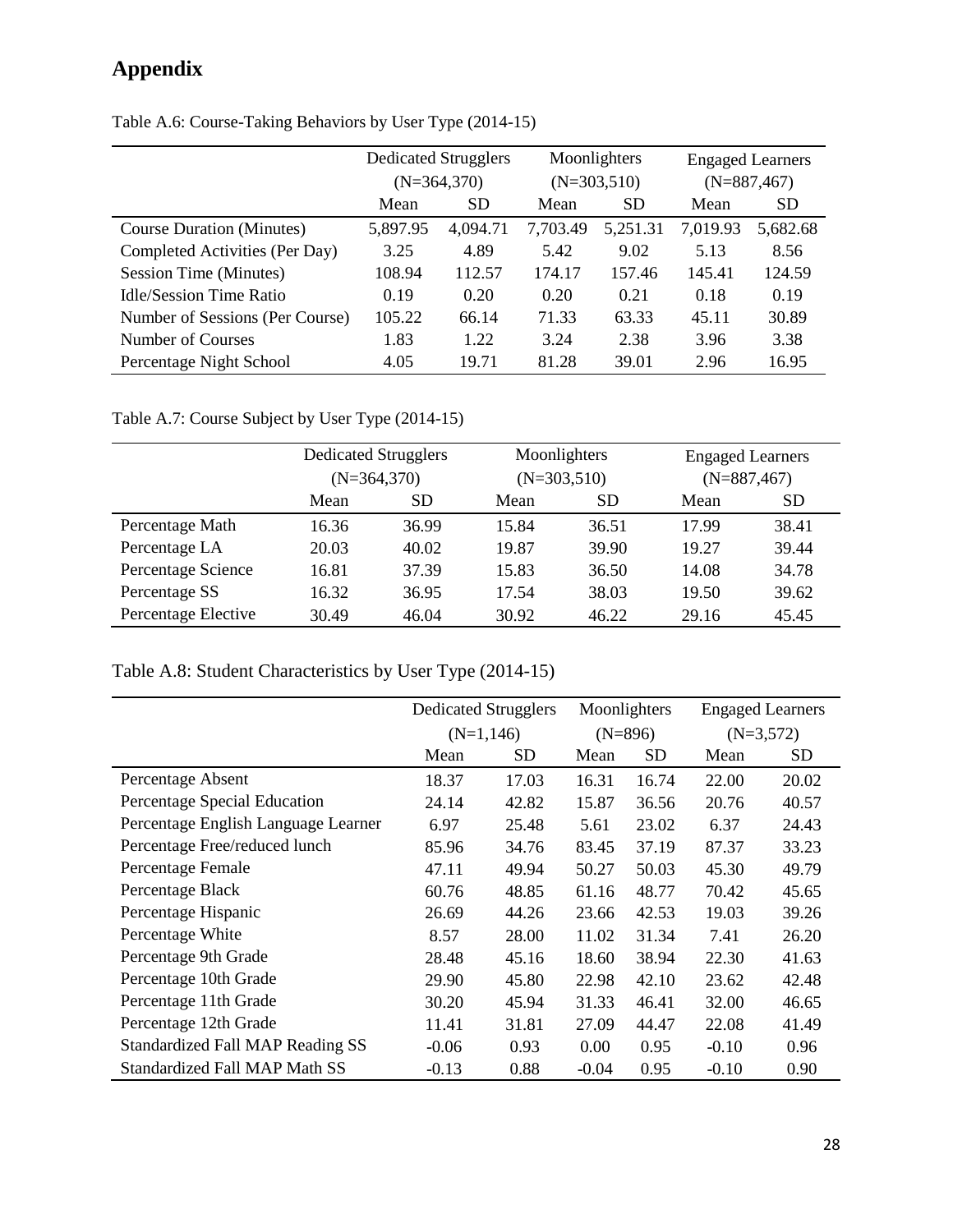Table A.9: Course-Taking Behaviors by User Type (2013-14)

|                                  | <b>Dedicated Strugglers</b><br>$(N=86,662)$ |           |               | <b>Nominal Exerters</b> |          | Moonlighters   |               | <b>Engaged Learners</b> |
|----------------------------------|---------------------------------------------|-----------|---------------|-------------------------|----------|----------------|---------------|-------------------------|
|                                  |                                             |           | $(N=632,415)$ |                         |          | $(N=258, 121)$ | $(N=531,976)$ |                         |
|                                  | Mean                                        | <b>SD</b> | Mean          | <b>SD</b>               | Mean     | <b>SD</b>      | Mean          | <b>SD</b>               |
| <b>Course Duration (Minutes)</b> | 4,182.47                                    | 3,148.07  | 7,813.18      | 5,710.25                | 8,306.99 | 5,919.75       | 8,312.36      | 7,258.04                |
| Completed Activities (Per Day)   | 2.63                                        | 4.43      | 4.28          | 6.74                    | 6.52     | 10.86          | 6.55          | 11.62                   |
| Session Time (Minutes)           | 89.29                                       | 56.98     | 107.64        | 59.85                   | 144.27   | 75.08          | 138.78        | 74.96                   |
| Idle/Session Time Ratio          | 0.26                                        | 0.25      | 0.22          | 0.21                    | 0.24     | 0.23           | 0.25          | 0.23                    |
| Number of Sessions (Per Course)  | 76.18                                       | 60.16     | 76.34         | 51.87                   | 63.31    | 52.33          | 37.66         | 29.36                   |
| Number of Courses                | 1.70                                        | 1.09      | 2.81          | 2.14                    | 3.60     | 2.75           | 4.93          | 4.40                    |
| Percentage Night School          | 11.37                                       | 31.75     | 3.46          | 18.27                   | 84.83    | 35.88          | 2.74          | 16.32                   |

Table A.10: Course Subject by User Type (2013-14)

|                     | <b>Dedicated Strugglers</b><br>$(N=86,662)$ |           |       | <b>Nominal Exerters</b> |       | Moonlighters  | <b>Engaged Learners</b> |                 |
|---------------------|---------------------------------------------|-----------|-------|-------------------------|-------|---------------|-------------------------|-----------------|
|                     |                                             |           |       | $(N=632,415)$           |       | $(N=258,121)$ | $(N=531,976)$           |                 |
|                     | Mean                                        | <b>SD</b> | Mean  | <b>SD</b>               | Mean  | <b>SD</b>     | Mean                    | SD <sub>.</sub> |
| Percentage Math     | 27.49                                       | 44.65     | 18.12 | 38.52                   | 12.09 | 32.6          | 13.64                   | 34.32           |
| Percentage LA       | 16.11                                       | 36.76     | 18.17 | 38.56                   | 19.54 | 39.65         | 21.83                   | 41.31           |
| Percentage Science  | 17.5                                        | 38        | 13.97 | 34.66                   | 11.28 | 31.64         | 12.66                   | 33.25           |
| Percentage SS       | 22.66                                       | 41.86     | 21.73 | 41.24                   | 21.91 | 41.37         | 18.89                   | 39.14           |
| Percentage Elective | 16.25                                       | 36.89     | 28.01 | 44.91                   | 35.17 | 47.75         | 32.98                   | 47.02           |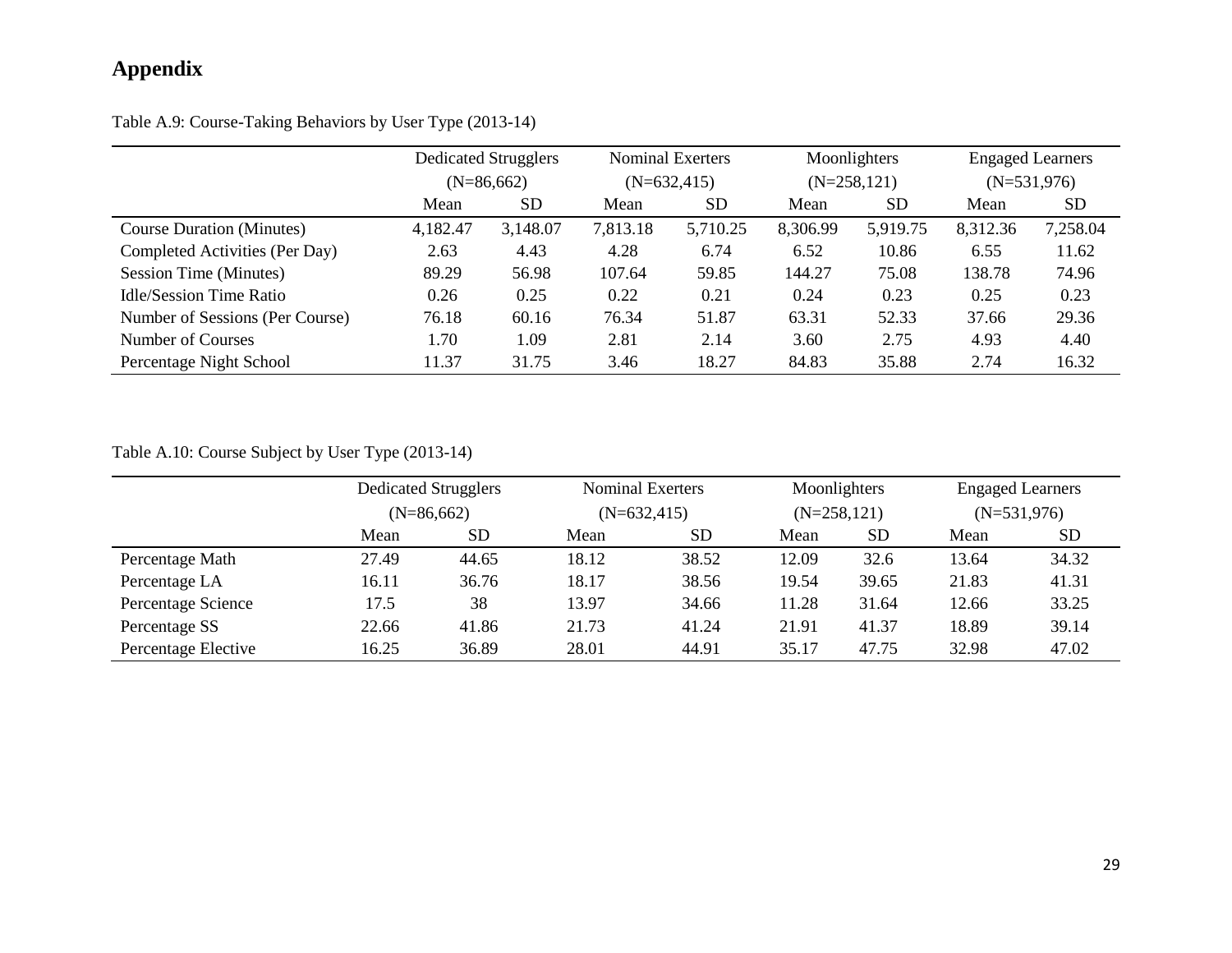Table A.11: Student Characteristics by User Type (2013-14)

|                                         | <b>Dedicated Strugglers</b> |           |             | Nominal Exerters |           | Moonlighters |         | <b>Engaged Learners</b> |
|-----------------------------------------|-----------------------------|-----------|-------------|------------------|-----------|--------------|---------|-------------------------|
|                                         | $(N=512)$                   |           | $(N=1,653)$ |                  | $(N=701)$ |              |         | $(N=2,523)$             |
|                                         | Mean                        | <b>SD</b> | Mean        | SD               | Mean      | <b>SD</b>    | Mean    | <b>SD</b>               |
| Percentage Absent                       | 15.26                       | 15.68     | 19.99       | 17.51            | 18.48     | 17.93        | 25.22   | 21.85                   |
| Percentage Special Education            | 23.64                       | 42.53     | 22.14       | 41.53            | 15.94     | 36.65        | 22.22   | 41.58                   |
| Percentage English Language Learner     | 6.36                        | 24.44     | 4.97        | 21.74            | 6.10      | 23.96        | 4.94    | 21.67                   |
| Percentage Free/reduced lunch           | 83.64                       | 37.04     | 81.55       | 38.80            | 75.79     | 42.88        | 82.83   | 37.73                   |
| Percentage Female                       | 45.68                       | 49.87     | 47.36       | 49.95            | 49.41     | 50.05        | 45.27   | 49.79                   |
| Percentage Black                        | 64.09                       | 48.03     | 64.98       | 47.72            | 65.35     | 47.63        | 72.06   | 44.88                   |
| Percentage Hispanic                     | 23.86                       | 42.67     | 21.91       | 41.38            | 20.87     | 40.68        | 17.75   | 38.22                   |
| Percentage White                        | 8.86                        | 28.45     | 9.26        | 29.00            | 10.04     | 30.08        | 8.14    | 27.35                   |
| Percentage 9th Grade                    | 42.27                       | 49.46     | 20.63       | 40.48            | 16.34     | 37.01        | 24.42   | 42.97                   |
| Percentage 10th Grade                   | 30.00                       | 45.88     | 23.34       | 42.32            | 20.28     | 40.24        | 22.74   | 41.93                   |
| Percentage 11th Grade                   | 25.23                       | 43.48     | 35.92       | 47.99            | 38.39     | 48.68        | 33.77   | 47.31                   |
| Percentage 12th Grade                   | 2.50                        | 15.63     | 20.11       | 40.09            | 25.00     | 43.34        | 19.07   | 39.29                   |
| <b>Standardized Fall MAP Reading SS</b> | 0.02                        | 0.83      | $-0.16$     | 0.87             | $-0.02$   | 0.89         | $-0.26$ | 0.94                    |
| <b>Standardized Fall MAP Math SS</b>    | $-0.03$                     | 0.85      | $-0.22$     | 0.81             | $-0.11$   | 0.89         | $-0.32$ | 0.86                    |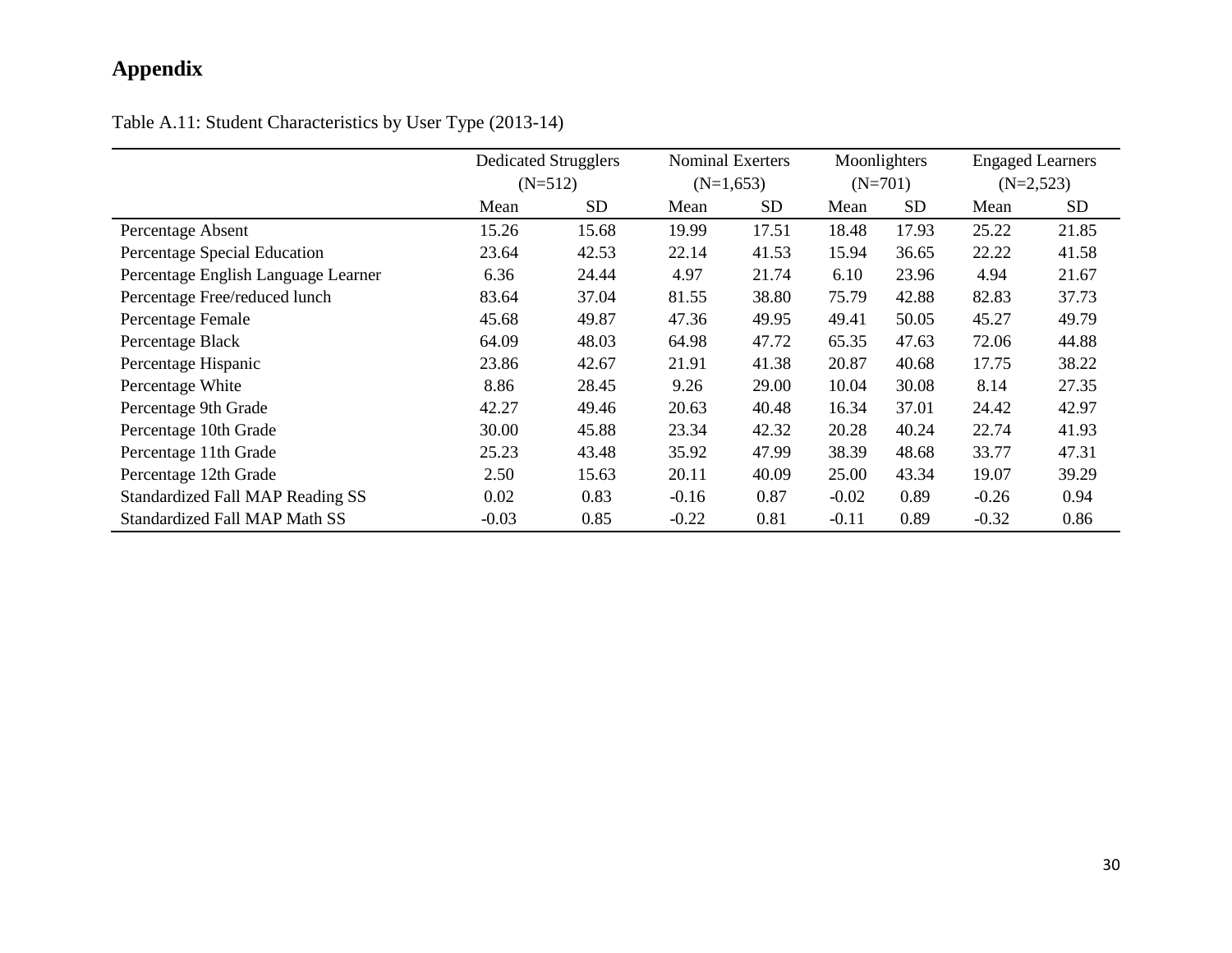